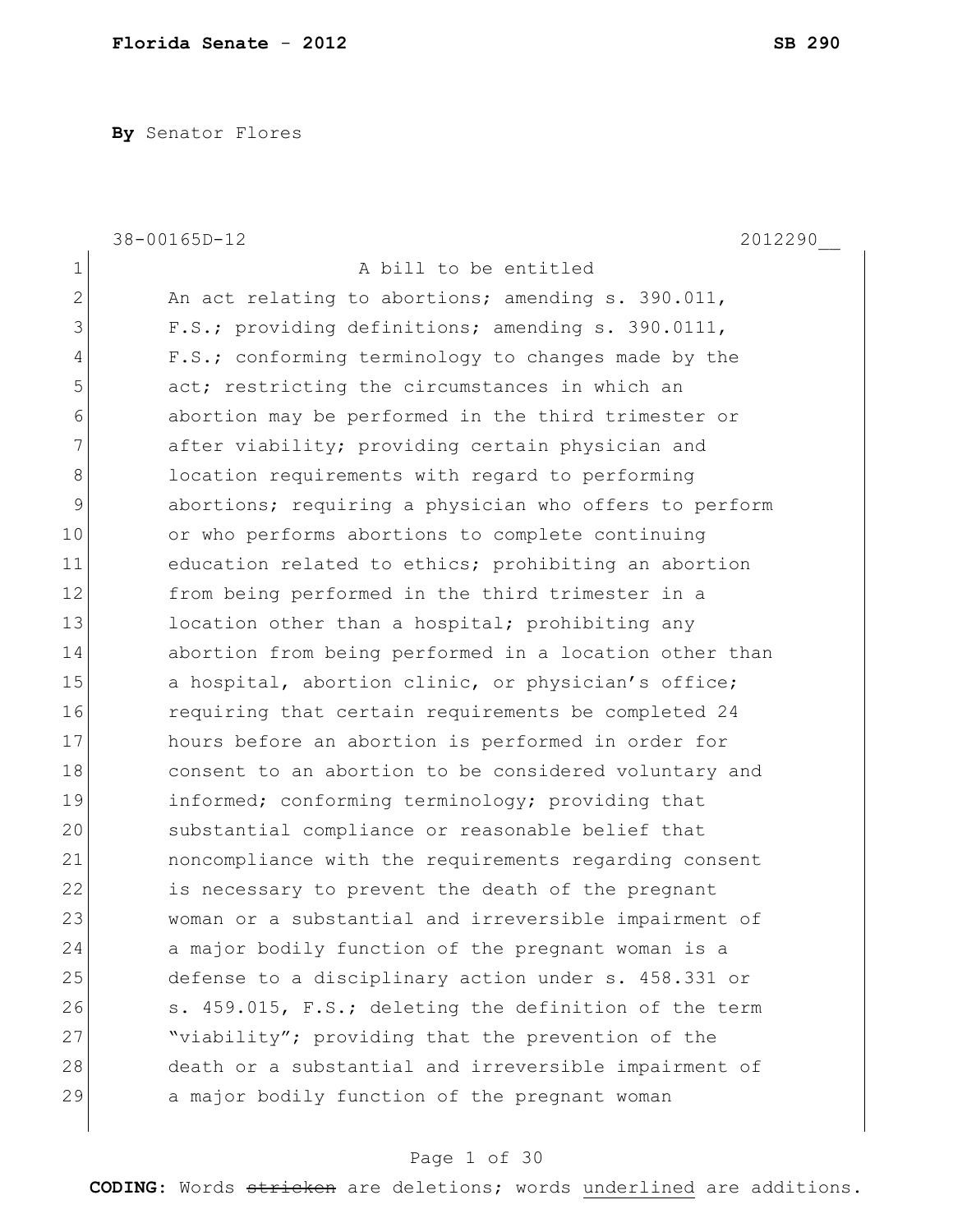38-00165D-12 2012290\_\_

30 constitutes an overriding and superior consideration 31 to the concern for the life and health of the fetus 32 under certain circumstances; prohibiting a physician 33 from knowingly performing a partial-birth abortion and 34 thereby killing a human fetus; providing exceptions 35 for when a partial-birth abortion is necessary; 36 increasing the penalty imposed for failing to properly 37 dispose of fetal remains; requiring the Department of 38 Health to permanently revoke the license of any health 39 care practitioner who is convicted or found quilty of, 40 or enters a plea of quilty or nolo contendere to, 41 regardless of adjudication, certain felony criminal 42 acts; providing that an infant born alive subsequent 43 Theory is a to an attempted abortion is entitled to the same 44 rights, powers, and privileges as are granted by the 45 laws of this state; requiring a health care 46 practitioner to exercise the same degree of 47 professional skill, care, and diligence to preserve 48 the life and health of an infant as a reasonably 49 diligent and conscientious health care practitioner 50 would render to any infant born alive if the infant is 51 born alive subsequent to an attempted abortion; 52 requiring that another physician be present in order 53 to take control of any infant born alive; requiring 54 the physician who performs the abortion to take all 55 reasonable steps consistent with the abortion 56 procedure to preserve the life and health of the 57 and unborn child; requiring a health care practitioner who 58 has knowledge of any violations to report the

#### Page 2 of 30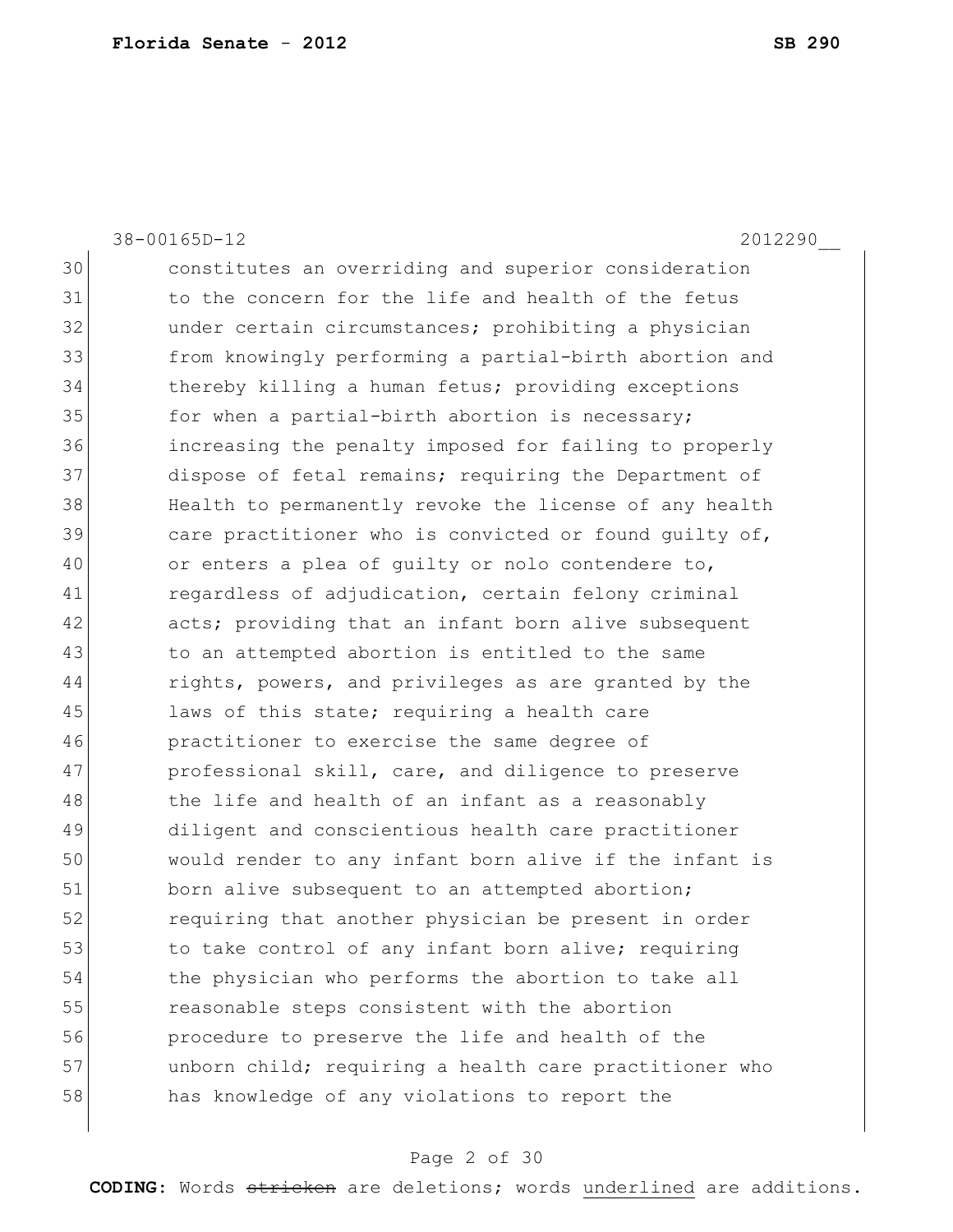38-00165D-12 2012290\_\_ 59 violations to the department; providing that it is a 60 first-degree misdemeanor to unlawfully advertise how 61 to obtain an abortion; requiring an abortion clinic to 62 place a conspicuous notice on its premises and on any 63 form or medium of advertisement of the abortion clinic 64 which states that the abortion clinic is prohibited 65 from performing abortions in the third trimester or 66 after viability; providing a penalty; requiring the 67 Agency for Health Care Administration to submit to the 68 Governor and Legislature an annual report of aggregate 69 statistical data relating to abortions and provide 70  $\vert$  such data on its website; amending s. 390.01114, F.S.; 71 conforming terminology to changes made by the act; 72 deleting the definition of the term "medical 73 emergency"; amending s. 390.0112, F.S.; requiring the 74 director of a hospital, abortion clinic, or 75 physician's office to submit a monthly report to the 76 agency on a form developed by the agency which is 77 consistent with the U.S. Standard Report of Induced 78 Termination of Pregnancy from the Centers for Disease 79 Control and Prevention; requiring that the submitted 80 report not contain any personal identifying 81 information; requiring the agency to submit reported 82 data to the Division of Reproductive Health within the 83 Centers for Disease Control and Prevention; requiring 84 the physician performing the abortion procedure to 85 **report such data if the abortion was performed in a** 86 hospital, abortion clinic, or physician's office; 87 requiring the agency to adopt rules; amending s.

#### Page 3 of 30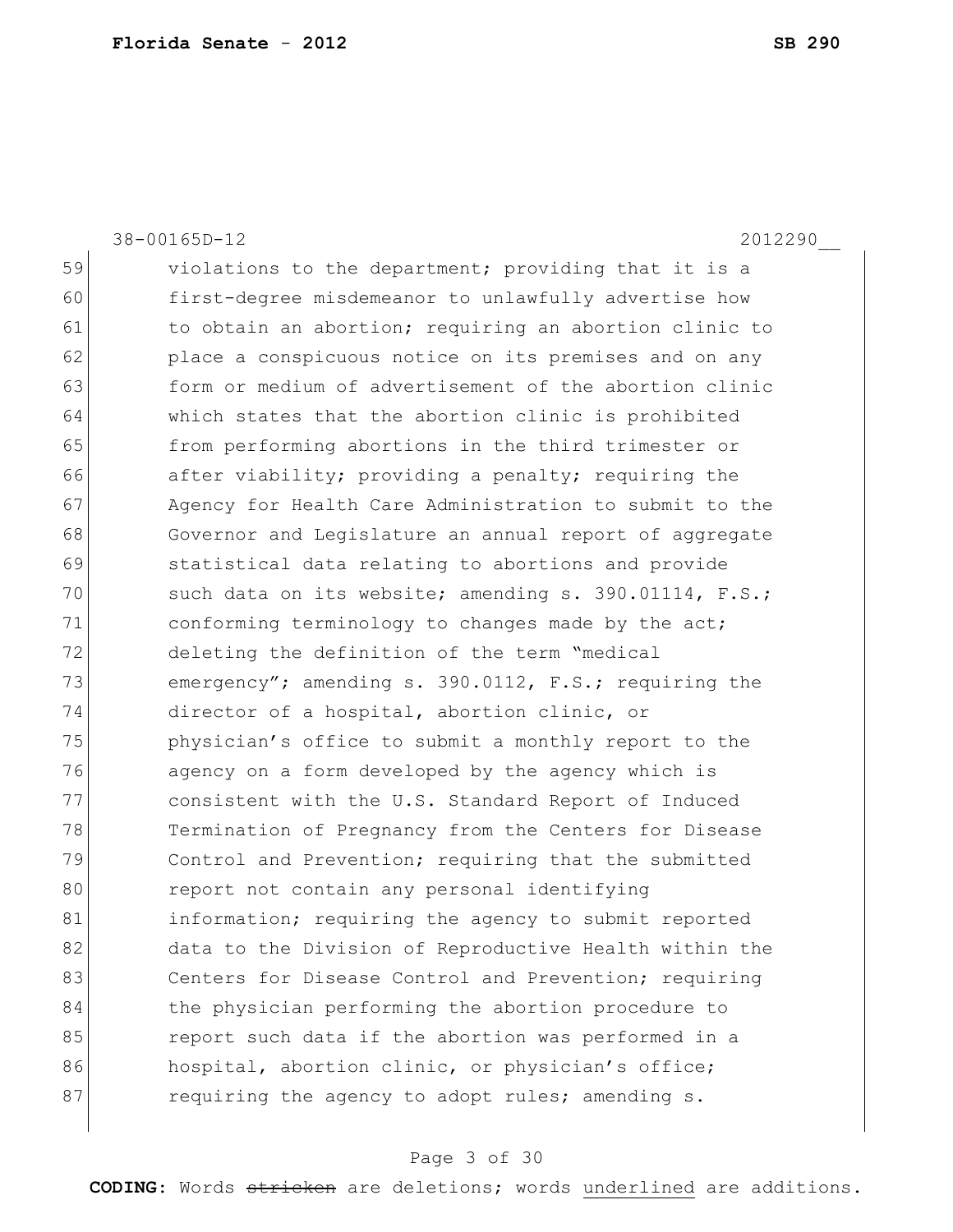38-00165D-12 2012290\_\_ 88 390.012, F.S.; conforming a cross-reference; requiring 89 the agency to adopt rules that prescribe standards for 90 placing conspicuous notice to be provided on the 91 **premises and on any advertisement of an abortion** 92 clinic which states that the abortion clinic is 93 prohibited from performing abortions in the third 94 trimester or after viability; conforming terminology 95 to changes made by the act; amending  $s. 390.014$ ,  $F.S.;$ 96 prohibiting a person from establishing, conducting, 97 managing, or operating a clinic in this state without 98 a valid and current license issued by the agency; 99 requiring an abortion clinic to be owned and operated 100 by a physician who has received training during 101 residency in performing a dilation-and-curettage 102 **procedure or a dilation-and-evacuation procedure or by** 103 a corporation or limited liability company composed of 104 one or more such physicians; providing an exception; 105 providing a penalty; amending s. 390.018, F.S.; 106 revising the amount of the fine that the agency may 107 impose for a violation of ch. 390, F.S., relating to 108 abortion, or part II of ch. 408, F.S., relating to 109 licensure; amending s. 456.013, F.S.; requiring that 110 each applicable board require a physician who offers 111 to perform or performs abortions to annually complete 112 a course relating to ethics as part of the licensure 113 and renewal process; providing that the course counts 114 toward the total number of continuing education hours 115 required for the profession; requiring the applicable 116 board to approve the course; amending s. 765.113,

#### Page 4 of 30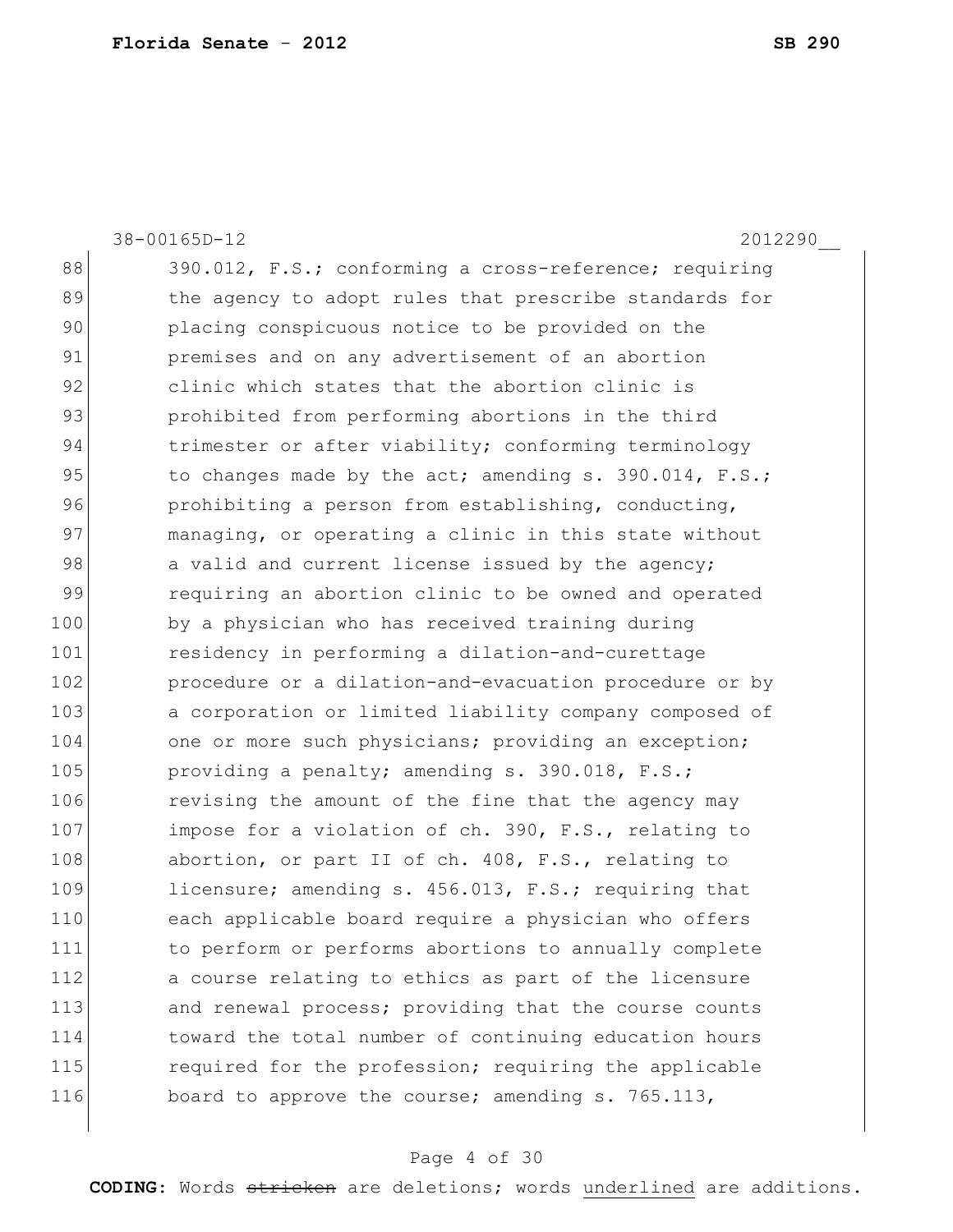|     | 38-00165D-12<br>2012290                                         |
|-----|-----------------------------------------------------------------|
| 117 | F.S.; conforming a cross-reference; repealing ss.               |
| 118 | 782.30, 782.32, 782.34, and 782.36, F.S., relating to           |
| 119 | the Partial-Birth Abortion Act; repealing s. 797.02,            |
| 120 | F.S., relating to the advertising of drugs for                  |
| 121 | abortions; repealing s. 797.03, F.S., relating to               |
| 122 | prohibited acts related to abortions and their                  |
| 123 | penalties; providing for severability; providing an             |
| 124 | effective date.                                                 |
| 125 |                                                                 |
| 126 | Be It Enacted by the Legislature of the State of Florida:       |
| 127 |                                                                 |
| 128 | Section 1. Section 390.011, Florida Statutes, is amended to     |
| 129 | read:                                                           |
| 130 | 390.011 Definitions. - As used in this chapter, the term:       |
| 131 | (1) "Abortion" means the termination of human pregnancy         |
| 132 | with an intention other than to produce a live birth or to      |
| 133 | remove a dead fetus.                                            |
| 134 | (2) "Abortion clinic" or "clinic" means any facility in         |
| 135 | which abortions are performed. The term does not include:       |
| 136 | (a) A hospital; or                                              |
| 137 | (b) A physician's office, provided that the office is not       |
| 138 | used primarily for the performance of abortions.                |
| 139 | (3) "Agency" means the Agency for Health Care                   |
| 140 | Administration.                                                 |
| 141 | (4) "Born alive" means the complete expulsion or extraction     |
| 142 | from the mother of a human infant, at any stage of development, |
| 143 | who, after such expulsion or extraction, breathes or has a      |
| 144 | beating heart, pulsation of the umbilical cord, or definite and |
| 145 | voluntary movement of muscles, regardless of whether the        |
|     |                                                                 |

# Page 5 of 30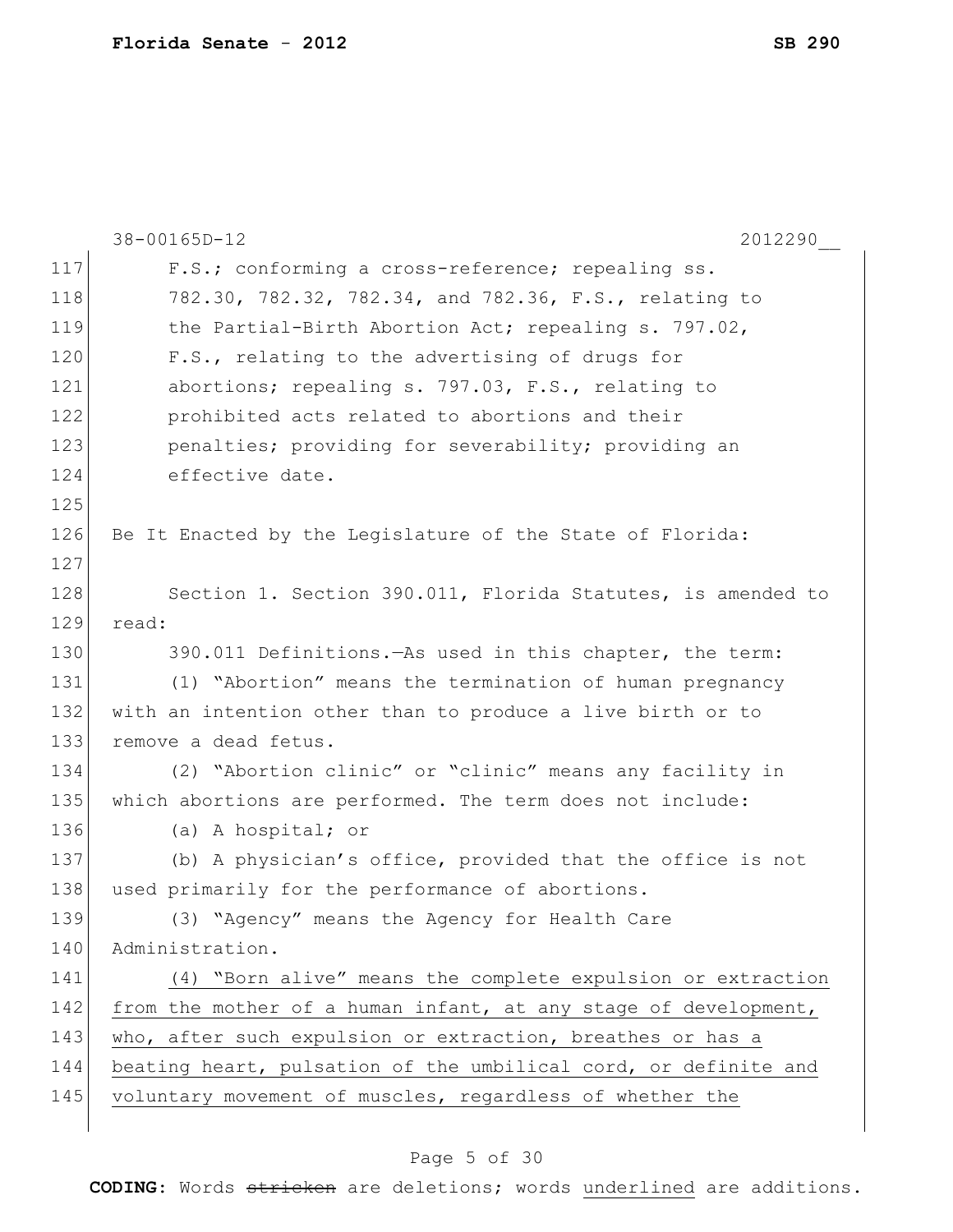|     | 38-00165D-12<br>2012290                                          |
|-----|------------------------------------------------------------------|
| 146 | umbilical cord has been cut and regardless of whether the        |
| 147 | expulsion or extraction occurs as a result of natural or induced |
| 148 | labor, cesarean section, induced abortion, or other method.      |
| 149 | $(5)$ $(4)$ "Department" means the Department of Health.         |
| 150 | (6) "Health care practitioner" means any person licensed         |
| 151 | under chapter 457; chapter 458; chapter 459; chapter 460;        |
| 152 | chapter 461; chapter 462; chapter 463; chapter 464; chapter 465; |
| 153 | chapter 466; chapter 467; part I, part II, part III, part V,     |
| 154 | part X, part XIII, or part XIV of chapter 468; chapter 478;      |
| 155 | chapter 480; part III or part IV of chapter 483; chapter 484;    |
| 156 | chapter 486; chapter 490; or chapter 491.                        |
| 157 | $(7)$ $(5)$ "Hospital" means a facility as defined in s.         |
| 158 | 395.002(12) and licensed under chapter 395 and part II of        |
| 159 | chapter 408.                                                     |
| 160 | (8) "Medical emergency" means a condition that, on the           |
| 161 | basis of a physician's good faith clinical judgment, so          |
| 162 | complicates the medical condition of a pregnant woman as to      |
| 163 | necessitate the immediate termination of her pregnancy to avert  |
| 164 | her death, or for which a delay in the termination of her        |
| 165 | pregnancy will create serious risk of substantial and            |
| 166 | irreversible impairment of a major bodily function.              |
| 167 | $(9)$ $(6)$ "Partial-birth abortion" means an abortion $\theta$  |
| 168 | termination of pregnancy in which the physician performing the   |
| 169 | abortion: termination of pregnancy partially vaginally delivers  |
| 170 | a living fetus before killing the fetus and completing the       |
| 171 | delivery.                                                        |
| 172 | (a) Deliberately and intentionally vaginally delivers a          |
| 173 | living fetus until, in the case of a head-first presentation,    |
| 174 | the entire fetal head is outside the body of the mother, or, in  |
|     |                                                                  |

# Page 6 of 30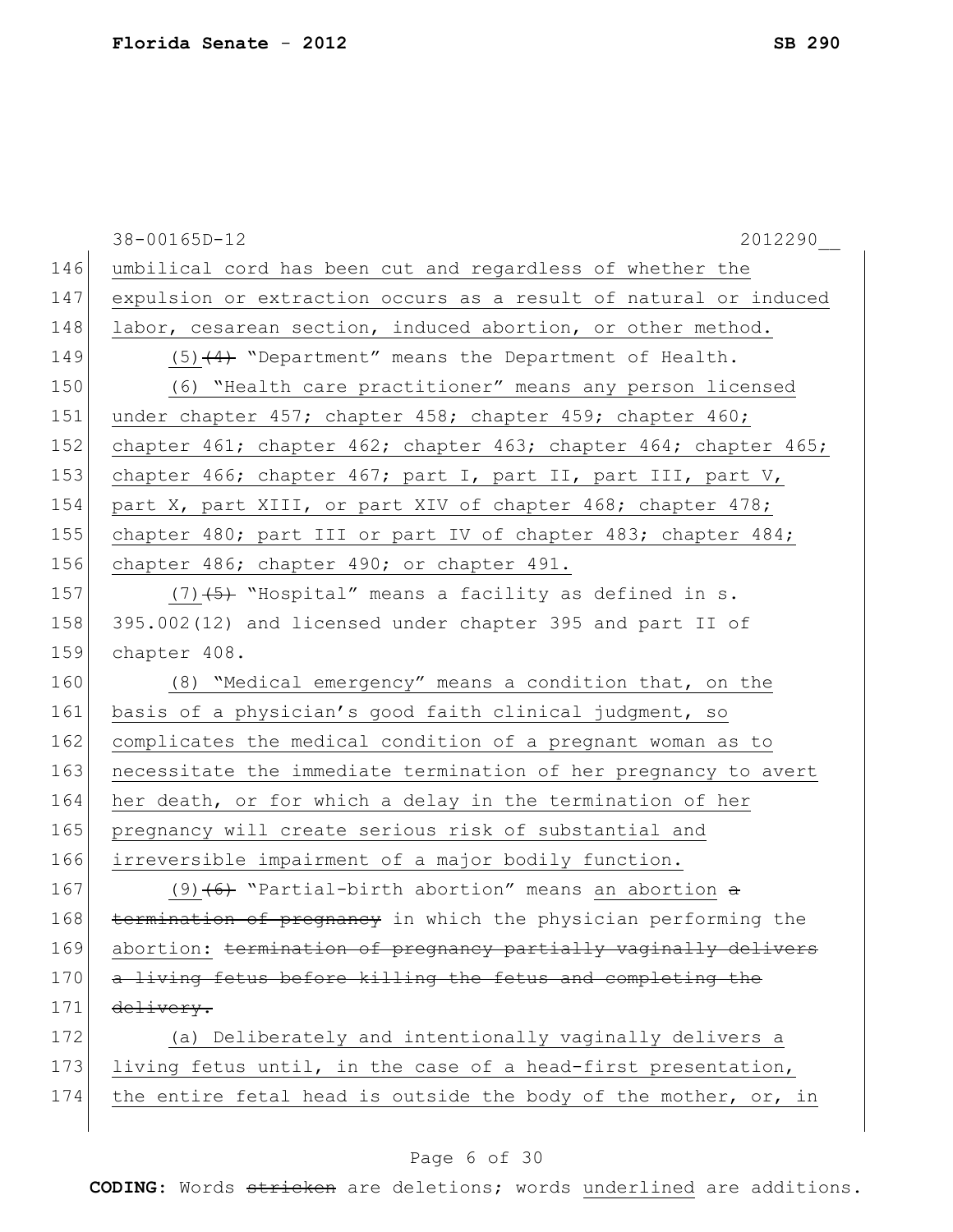|     | 38-00165D-12<br>2012290                                                       |
|-----|-------------------------------------------------------------------------------|
| 175 | the case of breech presentation, any part of the fetal trunk                  |
| 176 | past the navel is outside the body of the mother, for the                     |
| 177 | purpose of performing an overt act that the person knows will                 |
| 178 | kill the partially delivered living fetus; and                                |
| 179 | (b) Performs the overt act, other than completion of                          |
| 180 | delivery, which kills the partially delivered living fetus.                   |
| 181 | $(10)$ $(7)$ "Physician" means a physician licensed under                     |
| 182 | chapter 458 or chapter 459 or a physician practicing medicine or              |
| 183 | osteopathic medicine in the employment of the United States.                  |
| 184 | $(11)$ $(8)$ "Third trimester" means the weeks of pregnancy                   |
| 185 | after the 24th week of pregnancy.                                             |
| 186 | (12) "Viability" means that stage of fetal development when                   |
| 187 | the life of the unborn child may, with a reasonable degree of                 |
| 188 | medical probability, be continued indefinitely outside the womb.              |
| 189 | Section 2. Section 390.0111, Florida Statutes, is amended                     |
| 190 | to read:                                                                      |
| 191 | 390.0111 Abortions Termination of pregnancies.-                               |
| 192 | (1) ABORTION TERMINATION IN THIRD TRIMESTER OR AFTER                          |
| 193 | VIABILITY <del>; WHEN ALLOWED</del> . - An abortion may not No termination of |
| 194 | pregnancy shall be performed on any human being in the third                  |
| 195 | trimester or after the period at which, in the best medical                   |
| 196 | judgment of the physician, the fetus has attained viability of                |
| 197 | pregnancy unless:                                                             |
| 198 | (a) Two physicians certify in writing to the fact that, to                    |
| 199 | a reasonable degree of medical probability, the abortion                      |
| 200 | termination of pregnancy is necessary to prevent the death of                 |
| 201 | the pregnant woman or the substantial and irreversible                        |
| 202 | impairment of a major bodily function save the life or preserve               |
| 203 | the health of the pregnant woman; or                                          |
|     |                                                                               |

# Page 7 of 30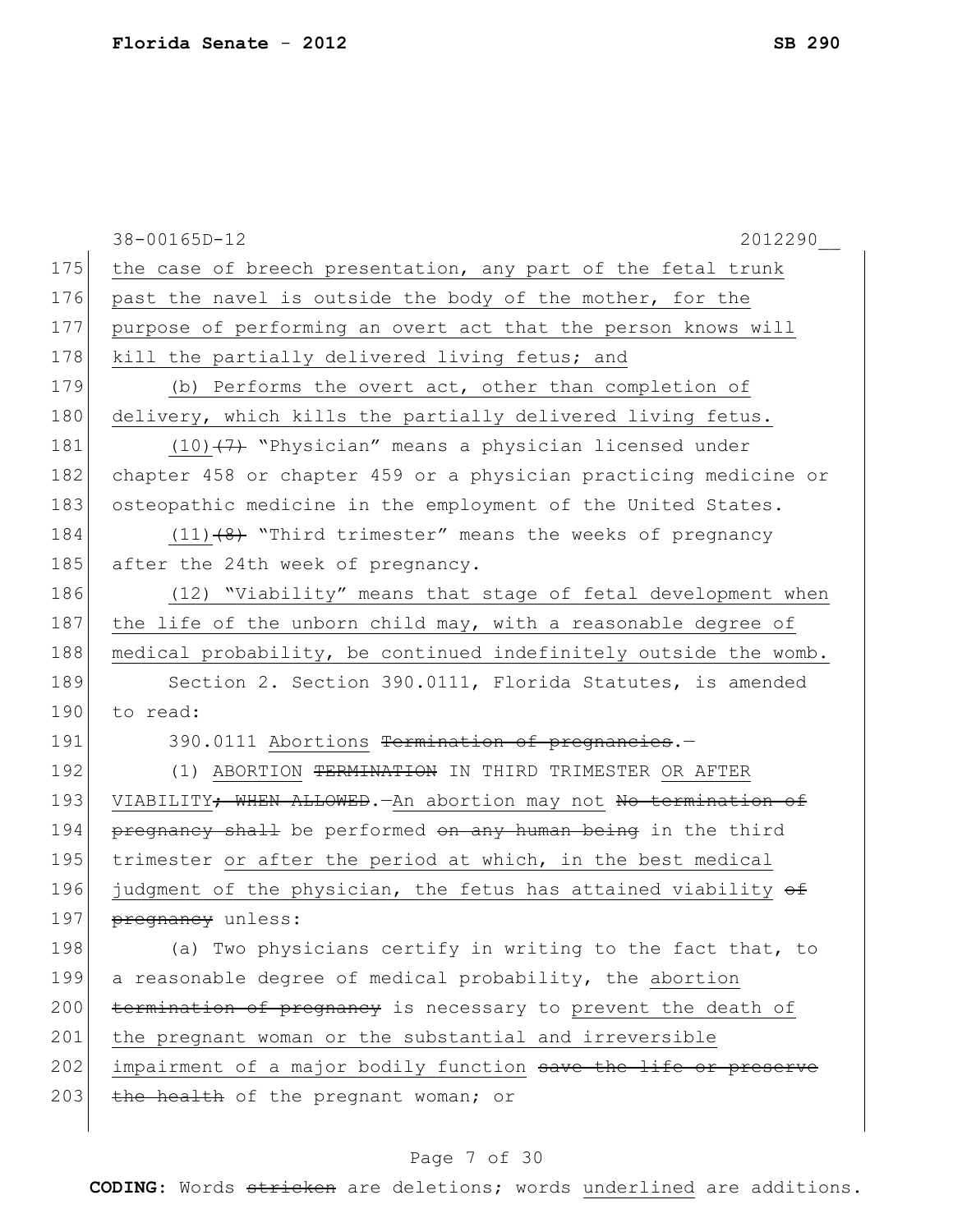|     | 38-00165D-12<br>2012290                                          |
|-----|------------------------------------------------------------------|
| 204 | (b) The physician certifies in writing to the existence of       |
| 205 | a medical emergency medical necessity for legitimate emergency   |
| 206 | medical procedures for termination of pregnancy in the third     |
| 207 | trimester, and another physician is not available for            |
| 208 | consultation.                                                    |
| 209 | (2) PHYSICIAN AND LOCATION REQUIREMENTS PERFORMANCE BY           |
| 210 | PHYSICIAN REQUIRED. -                                            |
| 211 | (a) An abortion may not No termination of pregnancy shall        |
| 212 | be performed at any time except by a physician as defined in s.  |
| 213 | $390.011$ .                                                      |
| 214 | (b) A physician who offers to perform or who performs            |
| 215 | abortions in an abortion clinic must annually complete a minimum |
| 216 | of 3 hours of continuing education related to ethics.            |
| 217 | (c) Except in the case of a medical emergency, an abortion       |
| 218 | may not be performed:                                            |
| 219 | 1. In the third trimester, or after the fetus has attained       |
| 220 | viability, in a location other than in a hospital.               |
| 221 | 2. In cases in which subparagraph 1. does not apply, in a        |
| 222 | location other than a hospital, a validly licensed abortion      |
| 223 | clinic, or a physician's office.                                 |
| 224 | (3) CONSENTS REQUIRED. - An abortion A termination of            |
| 225 | pregnancy may not be performed or induced except with the        |
| 226 | voluntary and informed written consent of the pregnant woman or, |
| 227 | in the case of a mental incompetent, the voluntary and informed  |
| 228 | written consent of her court-appointed quardian.                 |
| 229 | (a) Except in the case of a medical emergency, consent to        |
| 230 | an abortion a termination of pregnancy is voluntary and informed |
| 231 | only if the following requirements are completed at least 24     |
| 232 | hours before the abortion is performed:                          |
|     |                                                                  |

# Page 8 of 30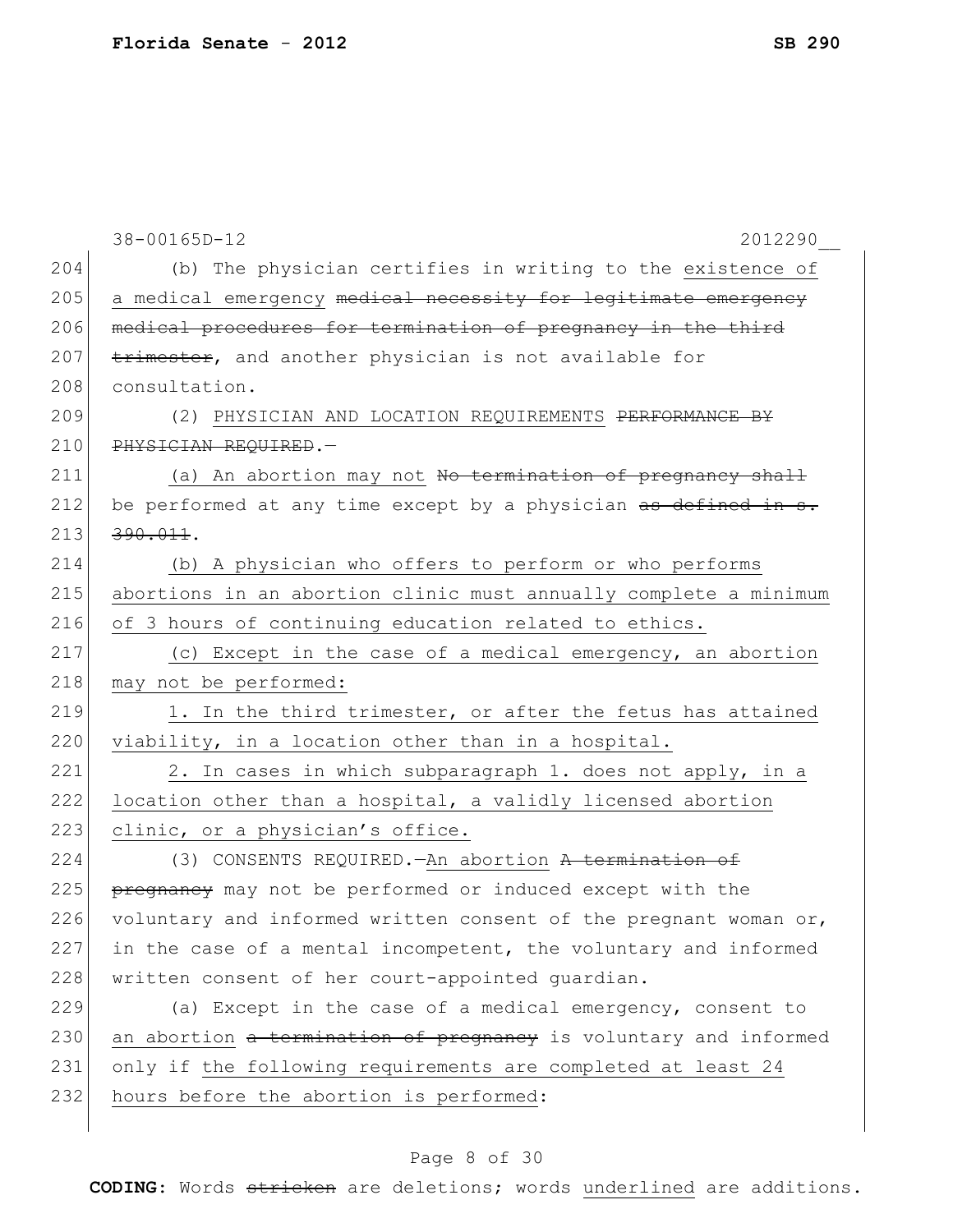```
38-00165D-12 2012290__
233 1. The physician who is to perform the procedure, or the
234 referring physician, has, at a minimum, orally, in person,
235 informed the woman of:
236 a. The nature and risks of undergoing or not undergoing the
237 proposed procedure which that a reasonable patient would
238 consider material to making a knowing and willful decision of
239 whether to obtain an abortion terminate a pregnancy.
240 b. The probable gestational age of the fetus, verified by
241 an ultrasound, at the time the abortion termination of pregnancy
242 is to be performed.
243 (I) The ultrasound must be performed by the physician who
244 is to perform the abortion or by a person having documented
245 evidence that he or she has completed a course in the operation 
246 of ultrasound equipment as prescribed by rule and who is working 
247 in conjunction with the physician.
248 (II) The person performing the ultrasound must offer the
249 woman the opportunity to view the live ultrasound images and 
250 hear an explanation of them. If the woman accepts the
251 opportunity to view the images and hear the explanation, a
252 physician or a registered nurse, licensed practical nurse,
253 advanced registered nurse practitioner, or physician assistant 
254 working in conjunction with the physician must contemporaneously 
255 review and explain the images to the woman before the woman 
256 gives informed consent to having an abortion procedure
257 performed.
258 (III) The woman has a right to decline to view and hear the
259 explanation of the live ultrasound images after she is informed
```
Page 9 of 30

260 of her right and offered an opportunity to view the images and

261 hear the explanation. If the woman declines, the woman shall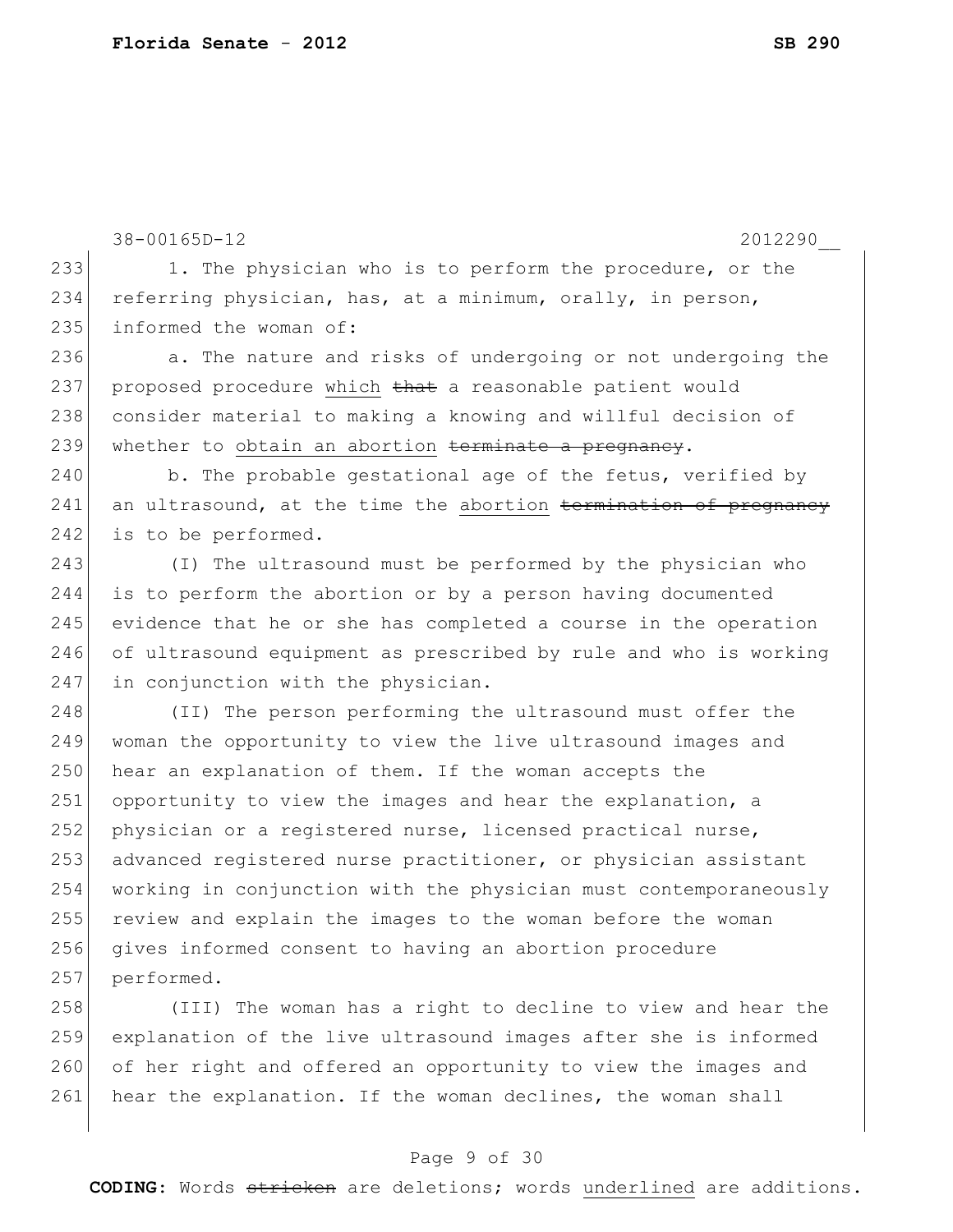38-00165D-12 2012290\_\_

262 complete a form acknowledging that she was offered an 263 opportunity to view and hear the explanation of the images but 264 that she declined that opportunity. The form must also indicate 265 that the woman's decision was not based on any undue influence 266 from any person to discourage her from viewing the images or 267 hearing the explanation and that she declined of her own free 268 will.

269 (IV) Unless requested by the woman, the person performing 270 the ultrasound may not offer the opportunity to view the images 271 and hear the explanation and the explanation may not be given 272 if, at the time the woman schedules or arrives for her 273 appointment to obtain an abortion, a copy of a restraining 274 order, police report, medical record, or other court order or 275 documentation is presented which provides evidence that the 276 woman is obtaining the abortion because the woman is a victim of  $277$  rape, incest, domestic violence, or human trafficking or that 278 the woman has been diagnosed as having a condition that, on the 279 basis of a physician's good faith clinical judgment, would 280 create a serious risk of substantial and irreversible impairment 281 of a major bodily function if the woman delayed terminating her 282 pregnancy.

283 c. The medical risks to the woman and fetus of carrying the 284 pregnancy to term.

285 2. Printed materials prepared and provided by the 286 department have been provided to the pregnant woman, if she  $287$  chooses to view these materials, including:

288 a. A description of the fetus, including a description of 289 the various stages of development.

290 b. A list of entities that offer alternatives to abortion

#### Page 10 of 30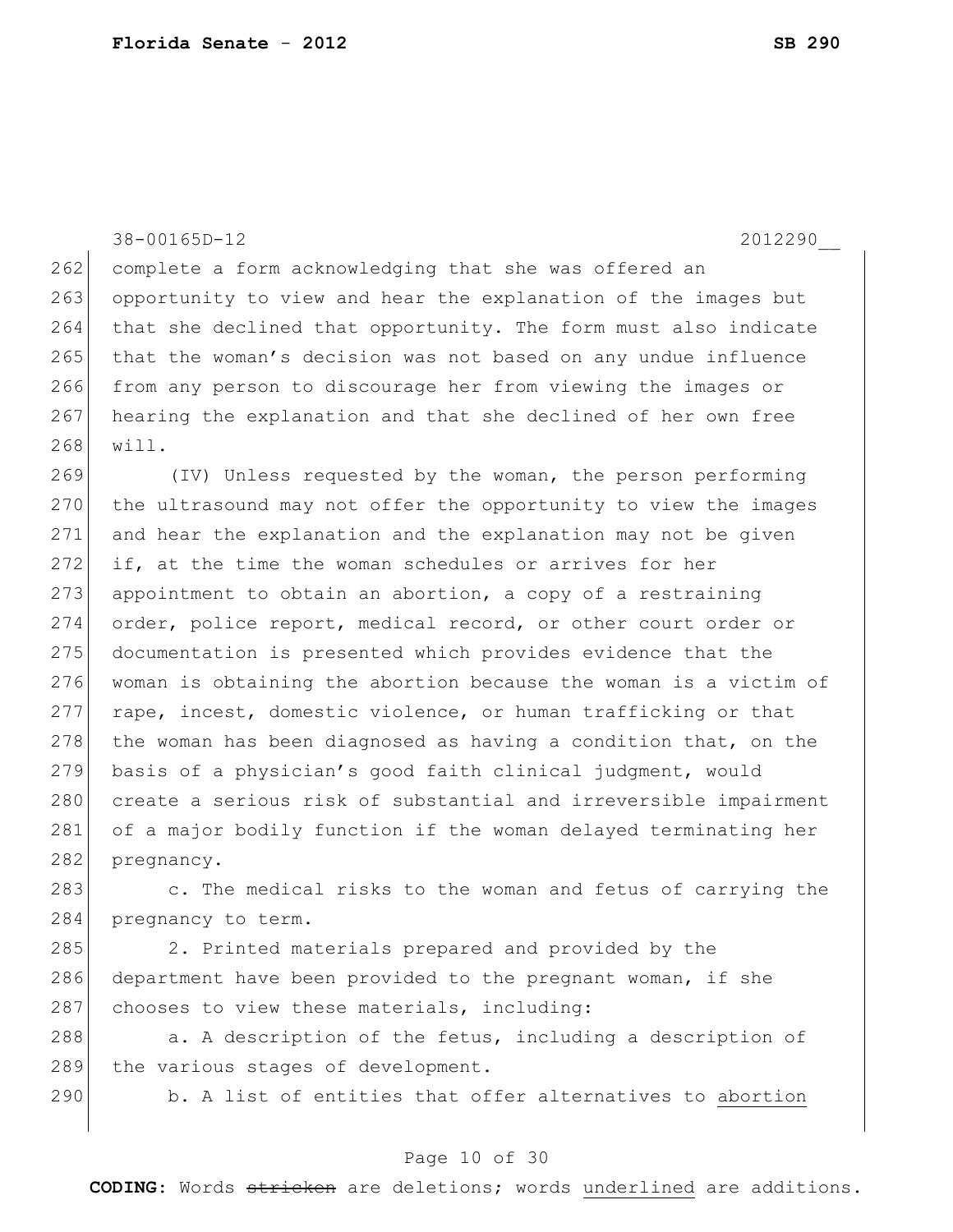38-00165D-12 2012290\_\_ 291 terminating the pregnancy. c. Detailed information on the availability of medical 293 assistance benefits for prenatal care, childbirth, and neonatal care. 295 3. The woman acknowledges in writing, before the 296 termination of pregnancy, that the information required to be 297 provided under this subsection has been provided. 299 Nothing in This paragraph does not is intended to prohibit a 300 physician from providing any additional information that which the physician deems material to the woman's informed decision to obtain an abortion terminate her pregnancy. (b) If a medical emergency exists and a physician cannot comply with the requirements for informed consent, a physician 305 may perform an abortion terminate a pregnancy if he or she has obtained at least one corroborative medical opinion attesting to the medical necessity for emergency medical procedures and to the fact that to a reasonable degree of medical certainty the continuation of the pregnancy would threaten the life of the pregnant woman. If a second physician is not available for a corroborating opinion, the physician may proceed but shall document reasons for the medical necessity in the patient's medical records. (c) Violation of this subsection by a physician constitutes grounds for disciplinary action under s. 458.331 or s. 459.015. Substantial compliance or reasonable belief that noncompliance 317 complying with the requirements of this subsection is necessary to prevent the death of the pregnant woman or a substantial and irreversible impairment of a major bodily function of the

#### Page 11 of 30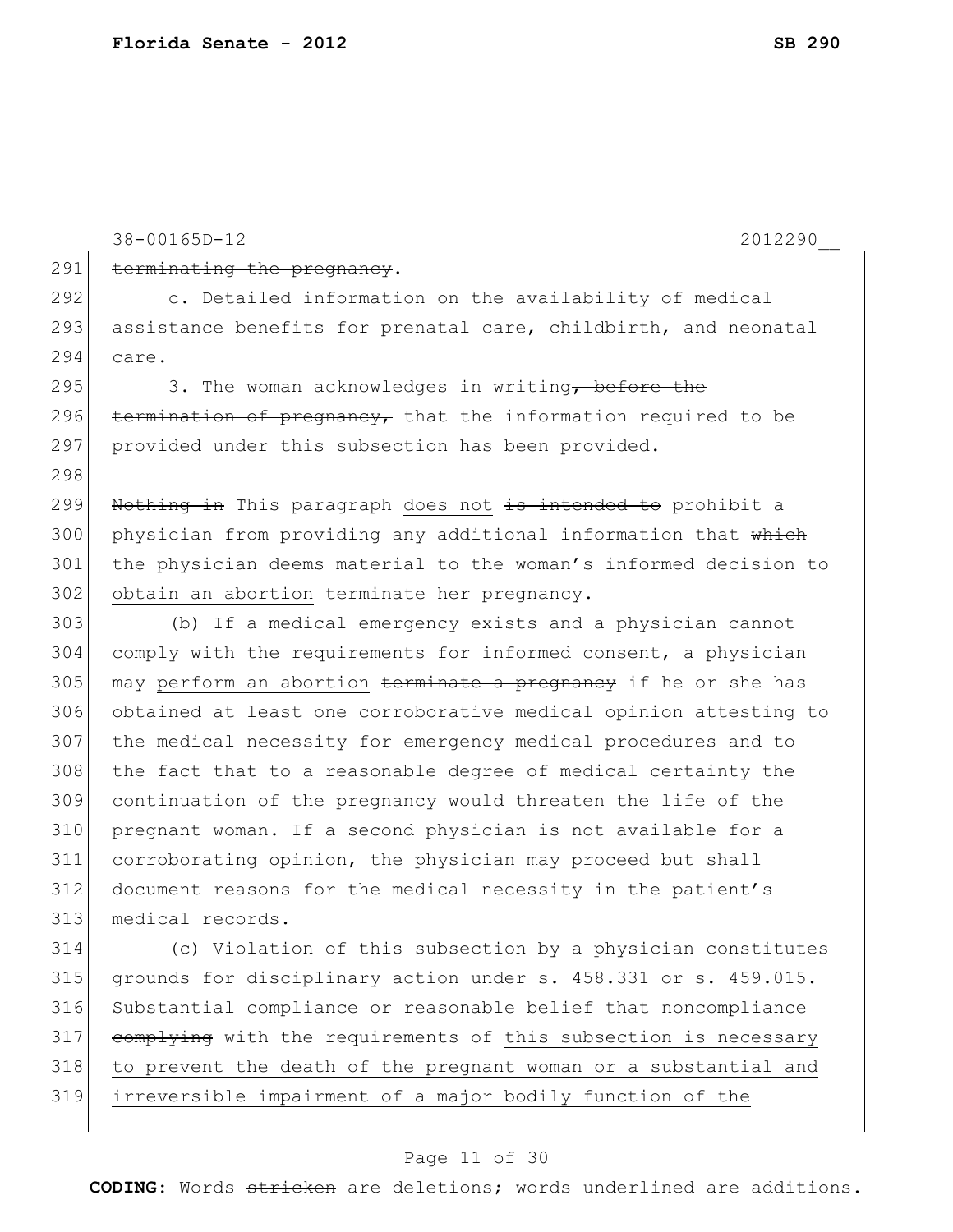38-00165D-12 2012290\_\_ 320 pregnant woman informed consent would threaten the life or  $321$  health of the patient is a defense to any action brought under 322 this paragraph.

 (4) STANDARD OF MEDICAL CARE TO BE USED DURING VIABILITY.— If an abortion a termination of pregnancy is performed during viability, a no person who performs or induces the abortion termination of pregnancy shall fail to use that degree of professional skill, care, and diligence to preserve the life and health of the fetus which such person would be required to exercise in order to preserve the life and health of any fetus 330 intended to be born and not aborted. "Viability" means that 331 stage of fetal development when the life of the unborn child may 332 with a reasonable degree of medical probability be continued 333 indefinitely outside the womb. Notwithstanding the provisions of this subsection, the prevention of the death of the pregnant woman or a substantial and irreversible impairment of a major 336 bodily function of the pregnant woman constitutes the woman's 337 <del>life and health shall constitute</del> an overriding and superior consideration to the concern for the life and health of the fetus when such concerns are in conflict.

340 (5) PARTIAL-BIRTH ABORTION PROHIBITED; EXCEPTION.—

341 (a) A No physician may not shall knowingly perform a 342 partial-birth abortion and thereby kill a human fetus.

343 (b) A woman upon whom a partial-birth abortion is performed 344 may not be prosecuted under this section for a conspiracy to 345 violate the provisions of this section.

346  $\vert$  (c) This subsection does  $\frac{1}{2}$  and  $\frac{1}{2}$  to a partial-birth 347 abortion that is necessary to save the life of a mother whose 348 life is endangered by a physical disorder, physical illness, or

#### Page 12 of 30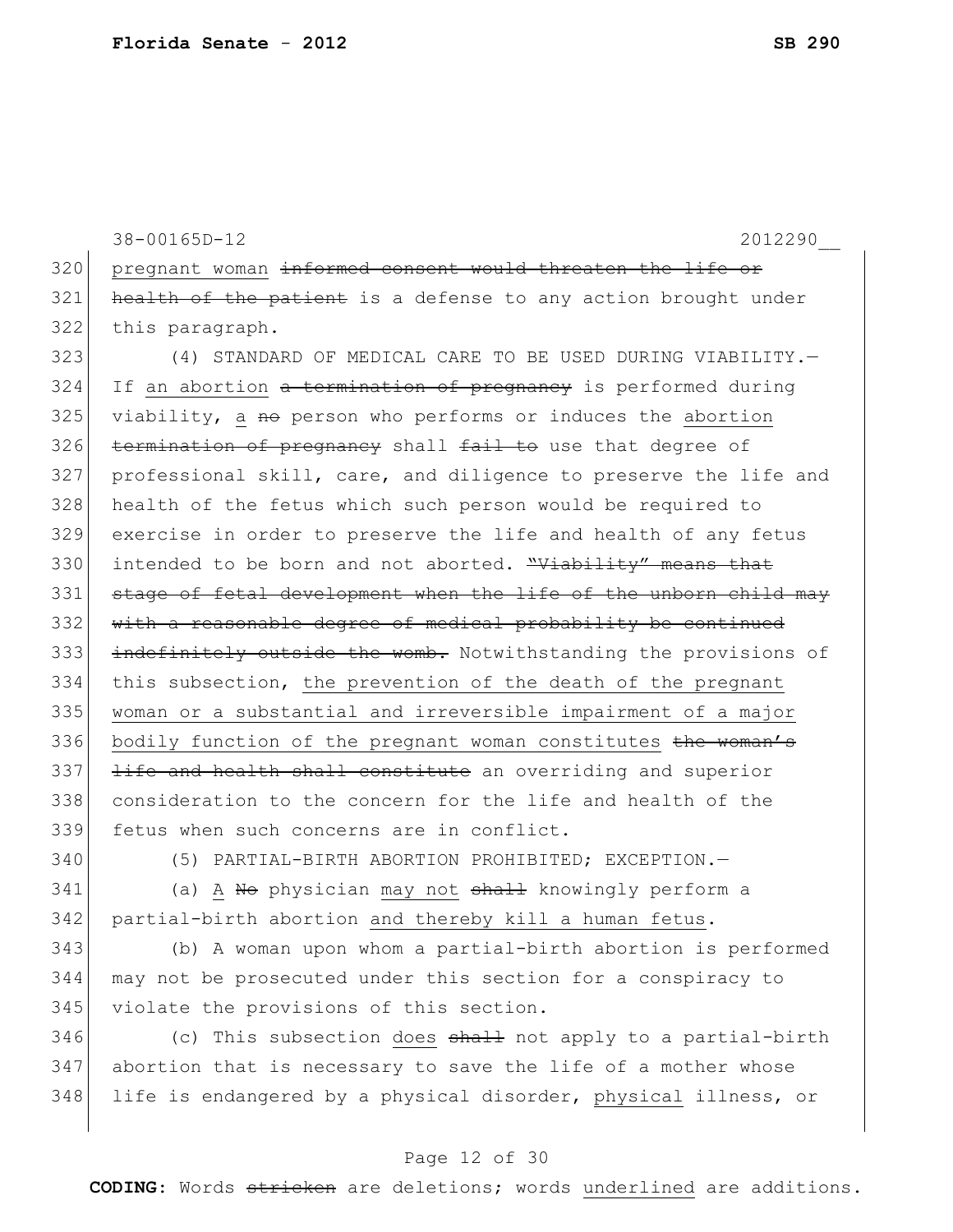38-00165D-12 2012290\_\_ 349 physical injury, including a life-endangering physical condition 350 cause by or arising from the pregnancy itself, if  $previded$  that 351 no other medical procedure would suffice for that purpose. 352 (6) EXPERIMENTATION ON FETUS PROHIBITED; EXCEPTION. A <del>No</del> 353 person may not shall use any live fetus or live, premature 354 infant for any type of scientific, research, laboratory, or 355 other kind of experimentation before either prior to or 356 subsequent to any abortion termination of pregnancy procedure 357 except as necessary to protect or preserve the life and health 358 of such fetus or premature infant. 359 (7) FETAL REMAINS.—Fetal remains shall be disposed of in a 360 sanitary and appropriate manner and in accordance with standard 361 health practices, as provided by rule of the department  $\theta$ 362 Health. Failure to dispose of fetal remains in accordance with 363 department rules is a misdemeanor of the first second degree, 364 punishable as provided in s. 775.082 or s. 775.083. 365 (8) REFUSAL TO PARTICIPATE IN ABORTION TERMINATION 366 PROCEDURE.—Nothing in This section does not shall require any 367 hospital or any person to participate in an abortion the 368 termination of a pregnancy, and a nor shall any hospital or any 369 person is not be liable for such refusal. A No person who is a 370 member of, or associated with, the staff of a hospital, or  $\theta$ 371 any employee of a hospital or physician in which or by whom the 372 abortion termination of a pregnancy has been authorized or 373 performed, who states shall state an objection to such procedure 374 on moral or religious grounds is not shall be required to 375 participate in the procedure that which will result in the 376 abortion termination of pregnancy. The refusal of any such 377 person or employee to participate does shall not form the basis

#### Page 13 of 30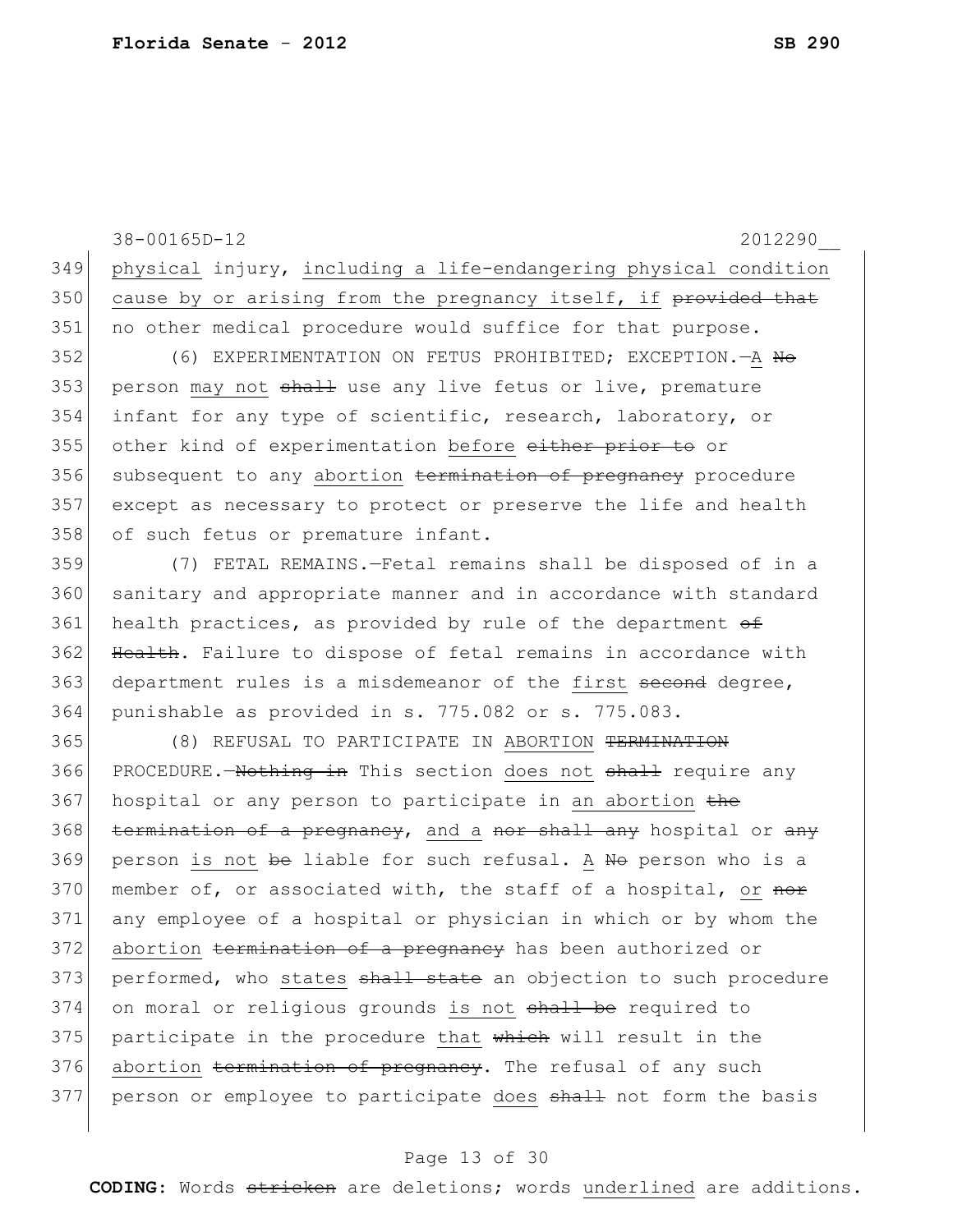38-00165D-12 2012290\_\_ 378 for any disciplinary or other recriminatory action against such 379 person. 380 (9) EXCEPTION.—The provisions of this section do shall not 381 apply to the performance of a procedure that which terminates a 382 pregnancy in order to deliver a live child. 383 (10) PENALTIES FOR VIOLATION.— Except as provided in 384 subsections (3) and (7): 385 (a) Any person who willfully performs, or actively 386 participates in, an abortion a termination of pregnancy 387 procedure in violation of the requirements of this section 388 commits a felony of the third degree, punishable as provided in 389 s. 775.082, s. 775.083, or s. 775.084. 390 (b) Any person who performs, or actively participates in, 391 an abortion a termination of pregnancy procedure in violation of 392 the provisions of this section which results in the death of the 393 woman commits a felony of the second degree, punishable as 394 provided in s. 775.082, s. 775.083, or s. 775.084. 395 (c) The department shall permanently revoke the license of 396 any licensed health care practitioner who has been convicted or 397 found guilty of, or entered a plea of guilty or nolo contendere  $398$  to, regardless of adjudication, a felony as provided in this 399 subsection. 400 (11) CIVIL ACTION PURSUANT TO PARTIAL-BIRTH ABORTION;  $401$  RELIEF. - $402$  (a) The father, if married to the mother at the time she 403 receives a partial-birth abortion, and, if the mother has not 404 attained the age of 18 years at the time she receives a partial-405 birth abortion, the maternal grandparents of the fetus may, in a 406 civil action, obtain appropriate relief, unless the pregnancy

#### Page 14 of 30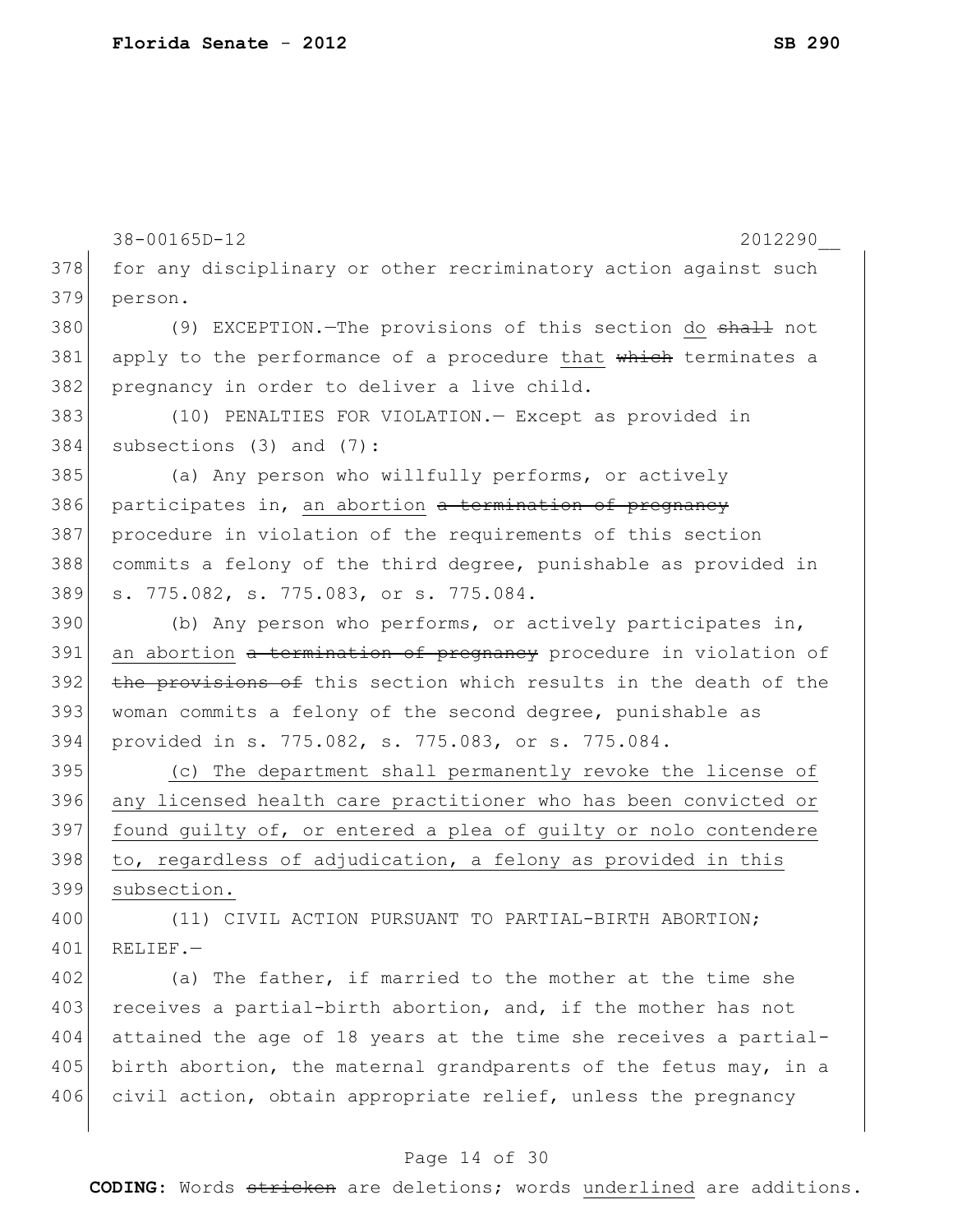|     | 38-00165D-12<br>2012290                                          |
|-----|------------------------------------------------------------------|
| 407 | resulted from the plaintiff's criminal conduct or the plaintiff  |
| 408 | consented to the abortion.                                       |
| 409 | (b) In a civil action under this section, appropriate            |
| 410 | relief includes:                                                 |
| 411 | 1. Monetary damages for all injuries, psychological and          |
| 412 | physical, occasioned by the violation of subsection (5).         |
| 413 | 2. Damages equal to three times the cost of the partial-         |
| 414 | birth abortion.                                                  |
| 415 | (12) INFANTS BORN ALIVE.-                                        |
| 416 | (a) An infant born alive subsequent to an attempted              |
| 417 | abortion is entitled to the same rights, powers, and privileges  |
| 418 | as are granted by the laws of this state to any other child born |
| 419 | alive in the course of birth that is not subsequent to an        |
| 420 | attempted abortion.                                              |
| 421 | (b) If an infant is born alive subsequent to an attempted        |
| 422 | abortion, any health care practitioner present at the time shall |
| 423 | humanely exercise the same degree of professional skill, care,   |
| 424 | and diligence to preserve the life and health of the infant as a |
| 425 | reasonably diligent and conscientious health care practitioner   |
| 426 | would render to an infant born alive in the course of birth that |
| 427 | is not subsequent to an attempted abortion.                      |
| 428 | (c) An abortion may not be attempted pursuant to paragraph       |
| 429 | (1) (a) unless a physician other than the physician performing   |
| 430 | the abortion is in attendance to take control of any infant born |
| 431 | alive, to provide immediate medical care to the infant, and to   |
| 432 | discharge the obligations imposed by paragraph (b). The          |
| 433 | physician who performs the abortion shall take all reasonable    |
| 434 | steps consistent with the abortion procedure to preserve the     |
| 435 | life and health of the unborn child.                             |
|     |                                                                  |

# Page 15 of 30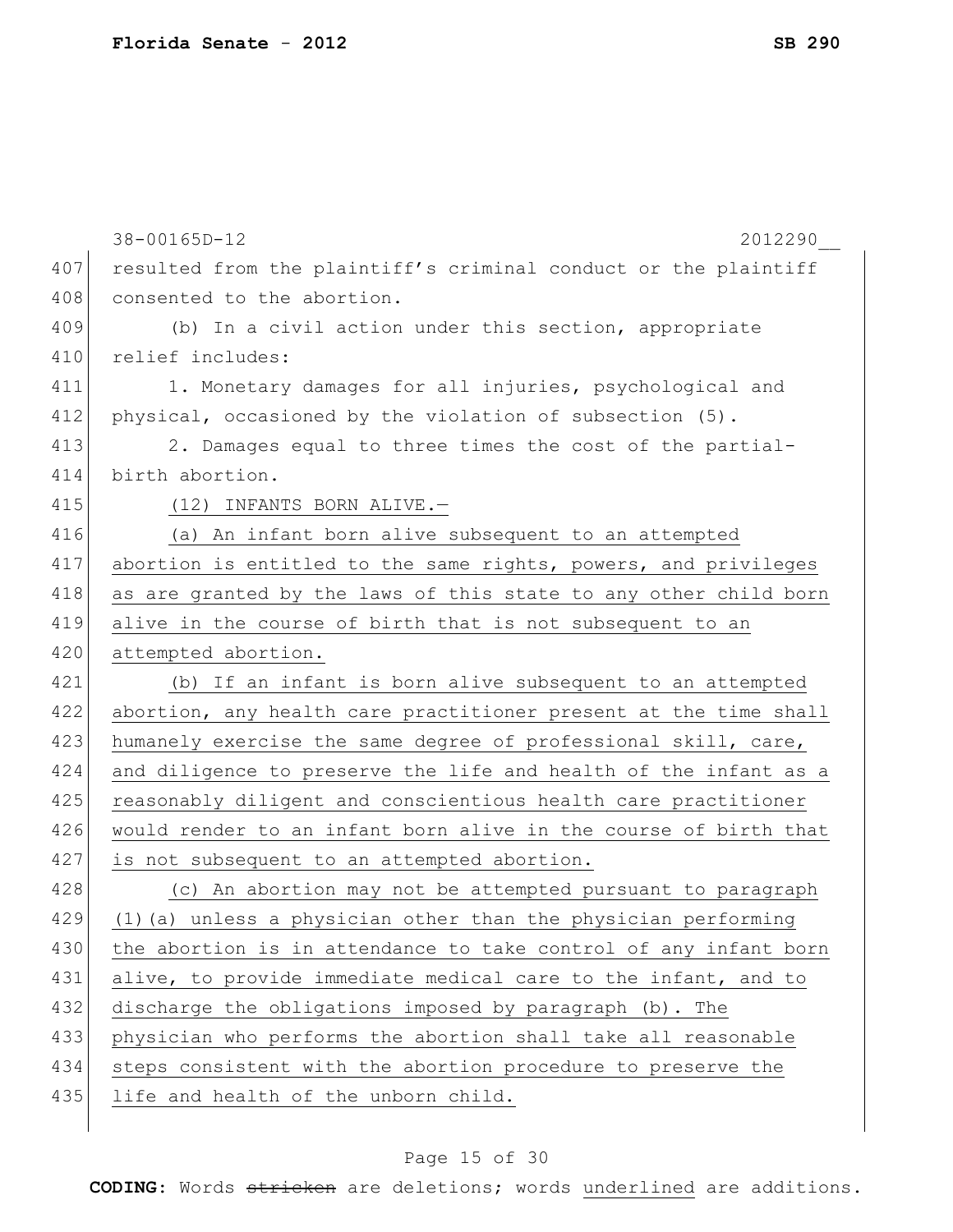|     | $38 - 00165D - 12$<br>2012290                                    |
|-----|------------------------------------------------------------------|
| 436 | (d) A health care practitioner who has knowledge of a            |
| 437 | violation of this subsection shall report the violation to the   |
| 438 | department.                                                      |
| 439 | (13) PUBLIC NOTICES AND ADVERTISEMENTS.-                         |
| 440 | (a) A person may not knowingly advertise, print, publish,        |
| 441 | distribute, or circulate, or knowingly cause to be advertised,   |
| 442 | printed, published, distributed, or circulated, any pamphlet,    |
| 443 | printed paper, book, newspaper notice, advertisement, or         |
| 444 | reference containing words or language giving or conveying any   |
| 445 | notice, hint, or reference to any person, or the name of any     |
| 446 | person, real or fictitious, from whom, or to any place, house,   |
| 447 | shop, or office where any poison, drug, mixture, preparation,    |
| 448 | medicine, or noxious thing, or any instrument or means whatever, |
| 449 | or any advice, direction, information, or knowledge that may be  |
| 450 | obtained for the purpose of performing an abortion in violation  |
| 451 | of this chapter.                                                 |
| 452 | (b) An abortion clinic must provide conspicuous written          |
| 453 | notice on its premises and on any advertisement that the         |
| 454 | abortion clinic is prohibited, except in a medical emergency,    |
| 455 | from performing abortions in the third trimester or after the    |
| 456 | fetus has attained viability.                                    |
| 457 | (c) Any person who violates this subsection commits a            |
| 458 | misdemeanor of the first degree, punishable as provided in s.    |
| 459 | 775.082 or s. 775.083.                                           |
| 460 | (14) RESPONSIBILITIES OF THE AGENCY. - Before each regular       |
| 461 | legislative session, the agency shall report aggregate           |
| 462 | statistical data relating to abortions, which has been reported  |
| 463 | to the Division of Reproductive Health within the Centers for    |
| 464 | Disease Control and Prevention, on its website and provide an    |
|     |                                                                  |

# Page 16 of 30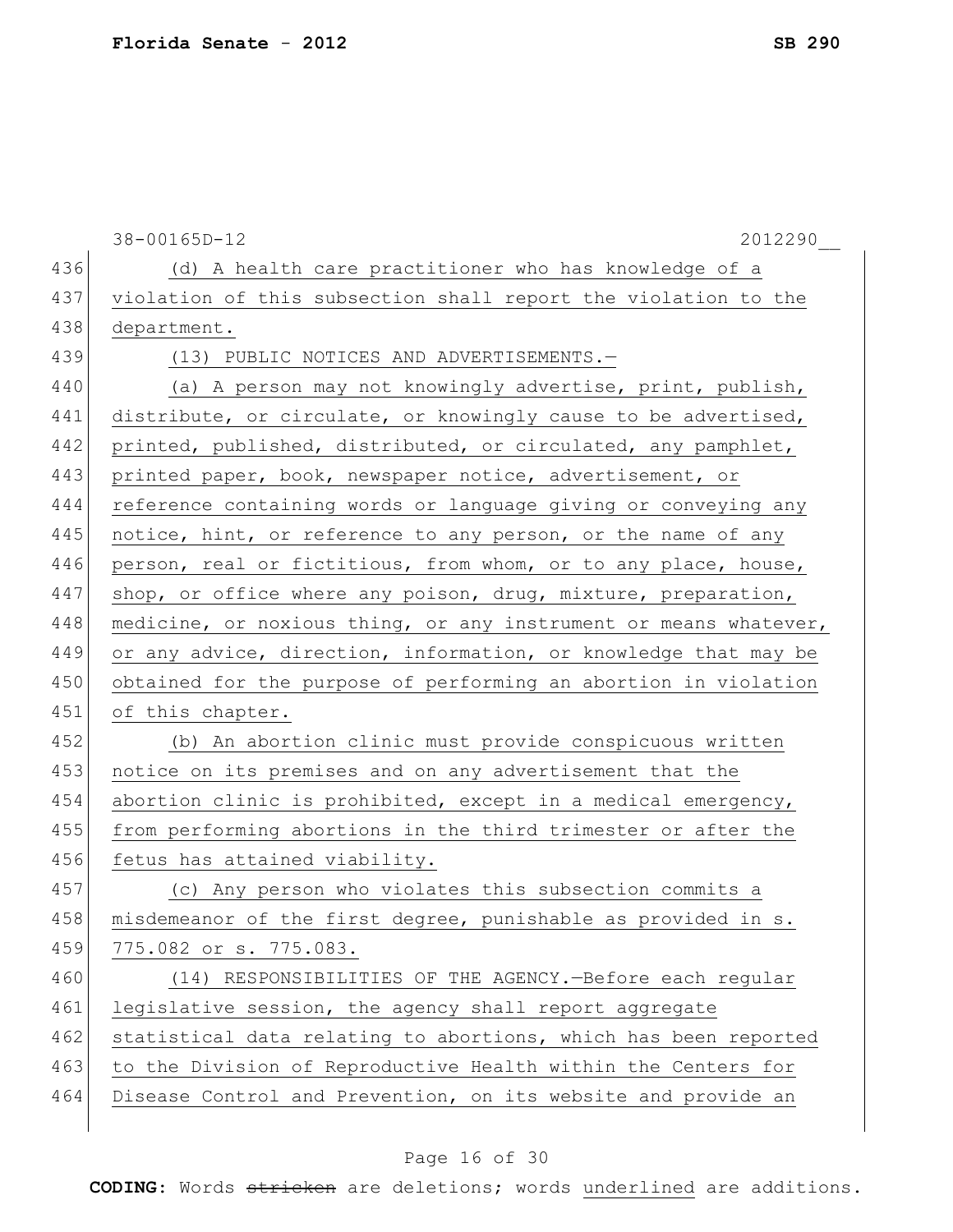|     | 38-00165D-12<br>2012290                                            |
|-----|--------------------------------------------------------------------|
| 465 | annual report to the Governor, the President of the Senate, and    |
| 466 | the Speaker of the House of Representatives regarding such data.   |
| 467 | Any information required to be reported under this subsection      |
| 468 | must not include any personal identifying information.             |
| 469 | $(15)$ $(12)$ FAILURE TO COMPLY.-Failure to comply with the        |
| 470 | requirements of this section constitutes grounds for               |
| 471 | disciplinary action under each respective practice act and under   |
| 472 | s. 456.072.                                                        |
| 473 | $(16)$ $(13)$ RULES.-The applicable boards, or the department if   |
| 474 | there is no board, shall adopt rules necessary to implement the    |
| 475 | provisions of this section.                                        |
| 476 | Section 3. Section 390.01114, Florida Statutes, is amended         |
| 477 | to read:                                                           |
| 478 | 390.01114 Parental Notice of Abortion Act.-                        |
| 479 | (1) SHORT TITLE. - This section may be cited as the "Parental      |
| 480 | Notice of Abortion Act."                                           |
| 481 | (2) DEFINITIONS. - As used in this section, the term:              |
| 482 | (a) "Actual notice" means notice that is given directly, in        |
| 483 | person or by telephone, to a parent or legal quardian of a         |
| 484 | minor, by a physician, at least 48 hours before the inducement     |
| 485 | or performance of an abortion a termination of pregnancy, and      |
| 486 | documented in the minor's files.                                   |
| 487 | (b) "Child abuse" means abandonment, abuse, harm, mental           |
| 488 | injury, neglect, physical injury, or sexual abuse of a child as    |
| 489 | those terms are defined in ss. $39.01$ , $827.04$ , and $984.03$ . |
| 490 | (c) "Constructive notice" means notice that is given in            |
| 491 | writing, signed by the physician, and mailed at least 72 hours     |
| 492 | before the inducement or performance of the abortion termination   |
| 493 | of pregnancy, to the last known address of the parent or legal     |
|     |                                                                    |

# Page 17 of 30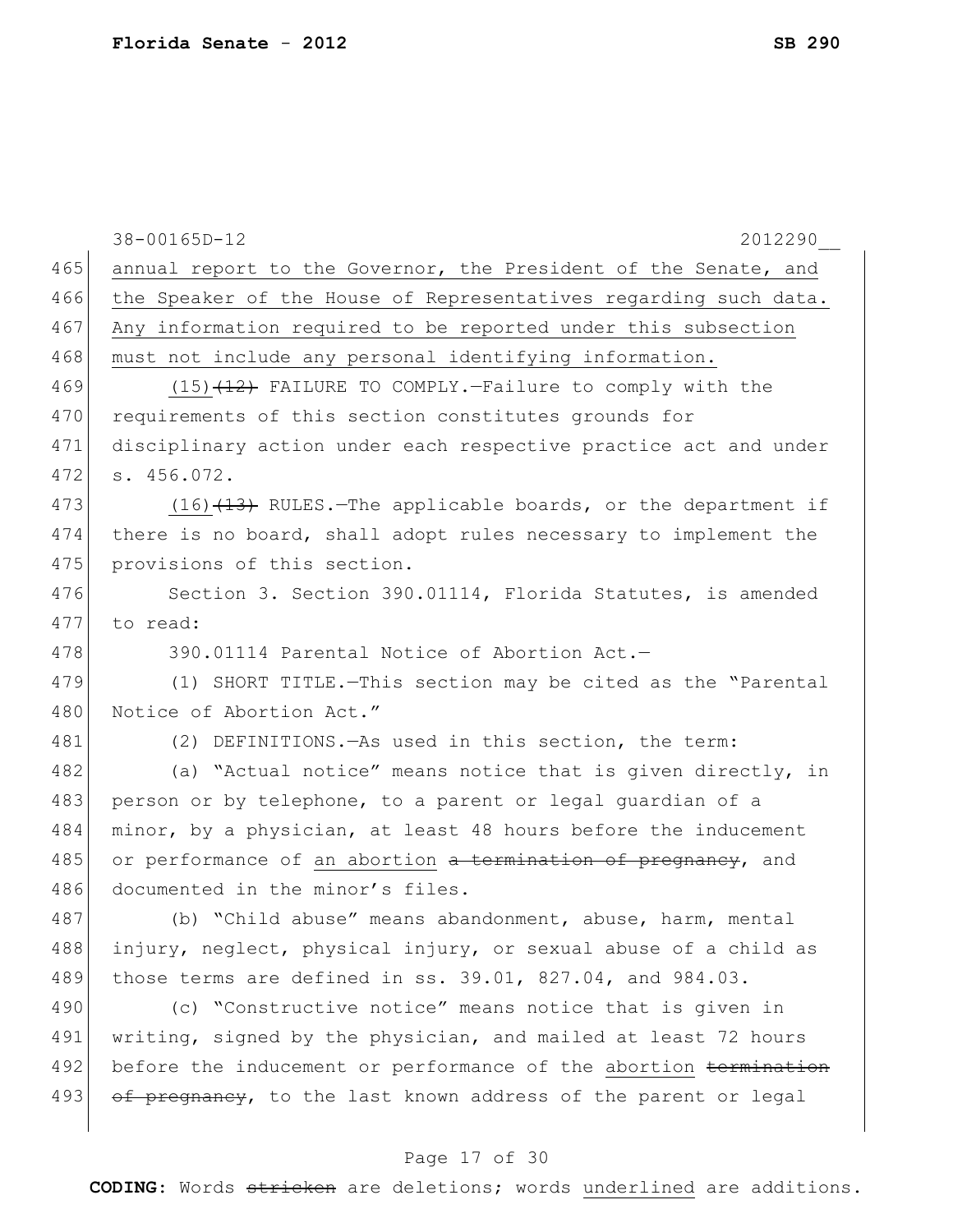|     | 38-00165D-12<br>2012290                                                          |
|-----|----------------------------------------------------------------------------------|
| 494 | guardian of the minor, by first-class mail and by certified                      |
| 495 | mail, return receipt requested, and delivery restricted to the                   |
| 496 | parent or legal quardian. After the 72 hours have passed,                        |
| 497 | delivery is deemed to have occurred.                                             |
| 498 | (d) "Medical emergency" means a condition that, on the                           |
| 499 | basis of a physician's good faith clinical judgment, so                          |
| 500 | complicates the medical condition of a pregnant woman as to                      |
| 501 | necessitate the immediate termination of her pregnancy to avert                  |
| 502 | her death, or for which a delay in the termination of her                        |
| 503 | pregnancy will create serious risk of substantial and                            |
| 504 | irreversible impairment of a major bodily function.                              |
| 505 | (d) $\left(\text{e}\right)$ "Sexual abuse" has the meaning ascribed in s. 39.01. |
| 506 | (e) $(f+$ "Minor" means a person under the age of 18 years.                      |
| 507 | (3) NOTIFICATION REQUIRED. -                                                     |
| 508 | (a) Actual notice shall be provided by the physician                             |
| 509 | performing or inducing an abortion with respect to the                           |
| 510 | termination of pregnancy before the performance or inducement of                 |
| 511 | the termination of the pregnancy of a minor. The notice may be                   |
| 512 | given by a referring physician. The physician who performs or                    |
| 513 | induces the abortion termination of pregnancy must receive the                   |
| 514 | written statement of the referring physician certifying that the                 |
| 515 | referring physician has given notice. If actual notice is not                    |
| 516 | possible after a reasonable effort has been made, the physician                  |
| 517 | performing or inducing the abortion termination of pregnancy or                  |
| 518 | the referring physician must give constructive notice. Notice                    |
| 519 | given under this subsection by the physician performing or                       |
| 520 | inducing the abortion termination of pregnancy must include the                  |
| 521 | name and address of the facility providing the abortion                          |
| 522 | termination of pregnancy and the name of the physician providing                 |
|     |                                                                                  |

# Page 18 of 30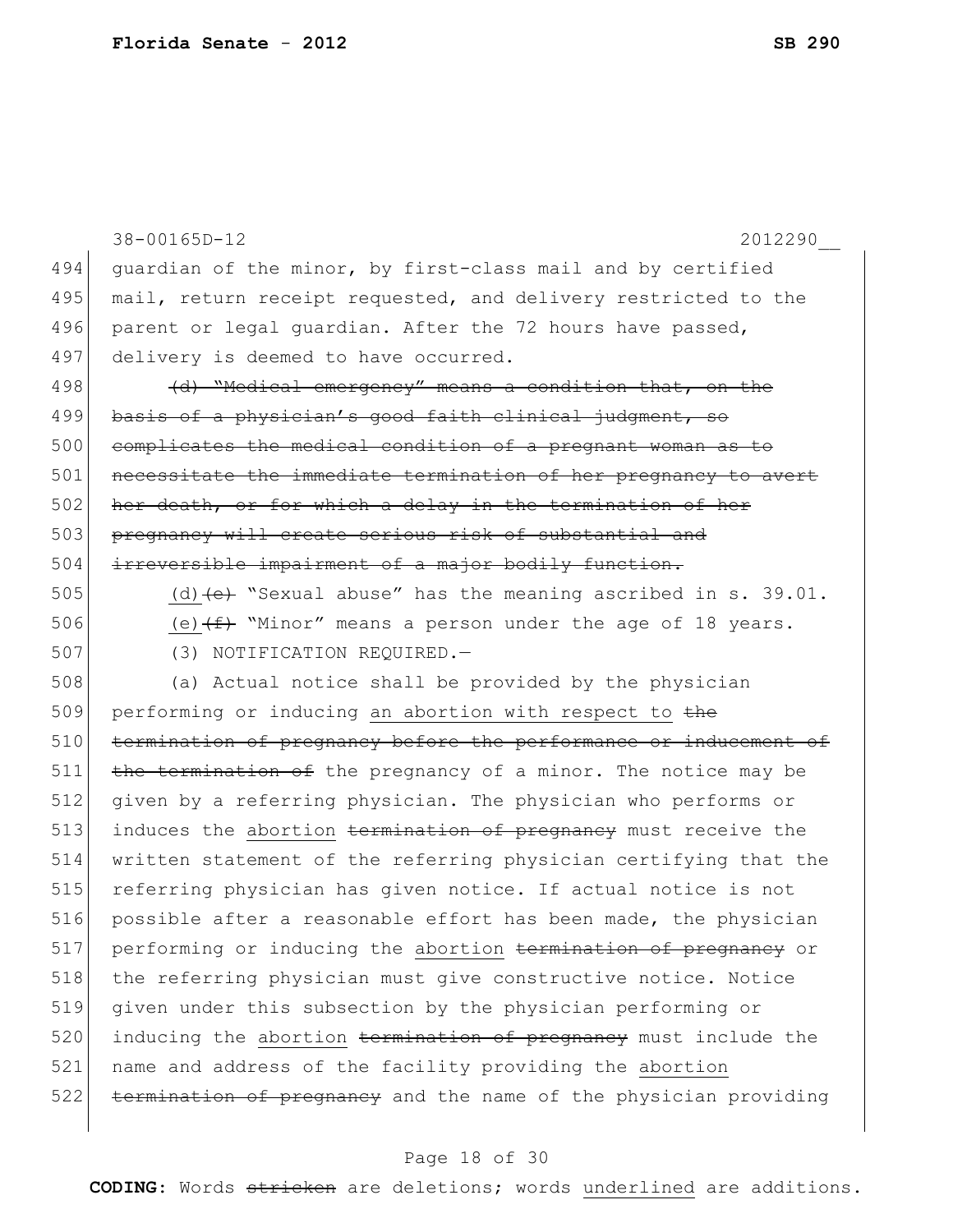38-00165D-12 2012290\_\_

523 notice. Notice given under this subsection by a referring 524 physician must include the name and address of the facility 525 where he or she is referring the minor and the name of the 526 physician providing notice. If actual notice is provided by 527 telephone, the physician must actually speak with the parent or 528 guardian, and must record in the minor's medical file the name 529 of the parent or quardian provided notice, the phone number 530 dialed, and the date and time of the call. If constructive 531 notice is given, the physician must document that notice by 532 placing copies of any document related to the constructive 533 notice, including, but not limited to, a copy of the letter and 534 the return receipt, in the minor's medical file. Actual notice 535 given by telephone shall be confirmed in writing, signed by the 536 physician, and mailed to the last known address of the parent or 537 legal guardian of the minor, by first-class mail and by 538 certified mail, return receipt requested, with delivery 539 restricted to the parent or legal quardian.

540 (b) Notice is not required if:

541 1. In the physician's good faith clinical judgment, a 542 medical emergency exists and there is insufficient time for the 543 attending physician to comply with the notification 544 requirements. If a medical emergency exists, the physician shall 545 make reasonable attempts, whenever possible, without endangering 546 the minor, to contact the parent or legal quardian, and may 547 proceed, but must document reasons for the medical necessity in 548 the patient's medical records. The physician shall provide 549 notice directly, in person or by telephone, to the parent or 550 legal guardian, including details of the medical emergency and 551 any additional risks to the minor. If the parent or legal

#### Page 19 of 30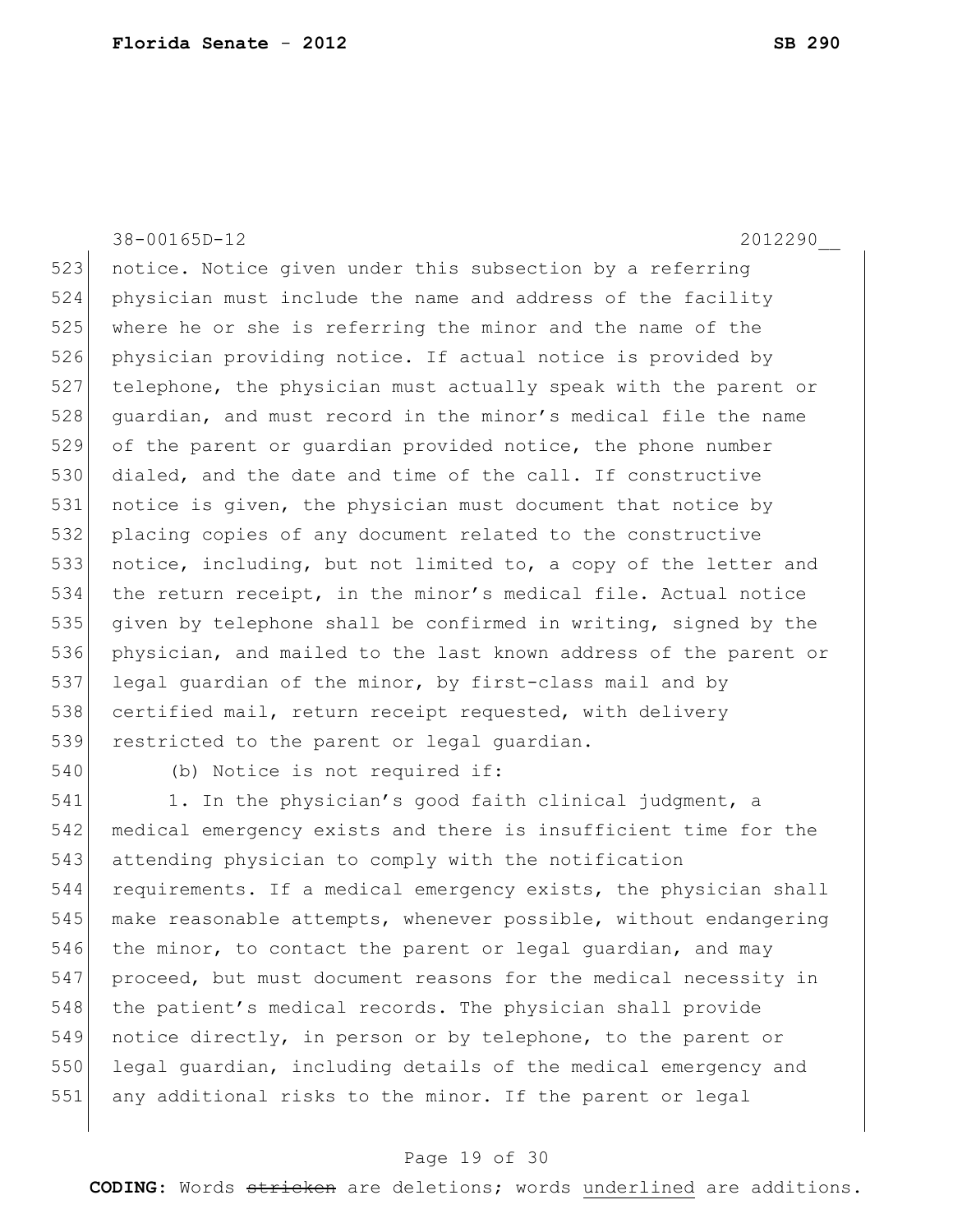38-00165D-12 2012290\_\_ 552 guardian has not been notified within 24 hours after the 553 abortion termination of the pregnancy, the physician shall 554 provide notice in writing, including details of the medical 555 emergency and any additional risks to the minor, signed by the 556 physician, to the last known address of the parent or legal 557 guardian of the minor, by first-class mail and by certified 558 mail, return receipt requested, with delivery restricted to the 559 parent or legal quardian; 560 2. Notice is waived in writing by the person who is 561 entitled to notice and such waiver is notarized, dated not more 562 than 30 days before the abortion termination of pregnancy, and 563 contains a specific waiver of the right of the parent or legal 564 quardian to notice of the minor's abortion termination of

565 <del>pregnancy</del>;

566 3. Notice is waived by the minor who is or has been married 567 or has had the disability of nonage removed under s. 743.015 or 568 a similar statute of another state;

569 4. Notice is waived by the patient because the patient has 570 a minor child dependent on her; or

571 5. Notice is waived under subsection (4).

572 (c) Violation of this subsection by a physician constitutes 573 grounds for disciplinary action under s. 458.331 or s. 459.015.

574 (4) PROCEDURE FOR JUDICIAL WAIVER OF NOTICE.—

 (a) A minor may petition any circuit court in which the minor resides for a waiver of the notice requirements of subsection (3) and may participate in proceedings on her own 578 behalf. The petition may be filed under a pseudonym or through the use of initials, as provided by court rule. The petition 580 must include a statement that the petitioner is pregnant and

#### Page 20 of 30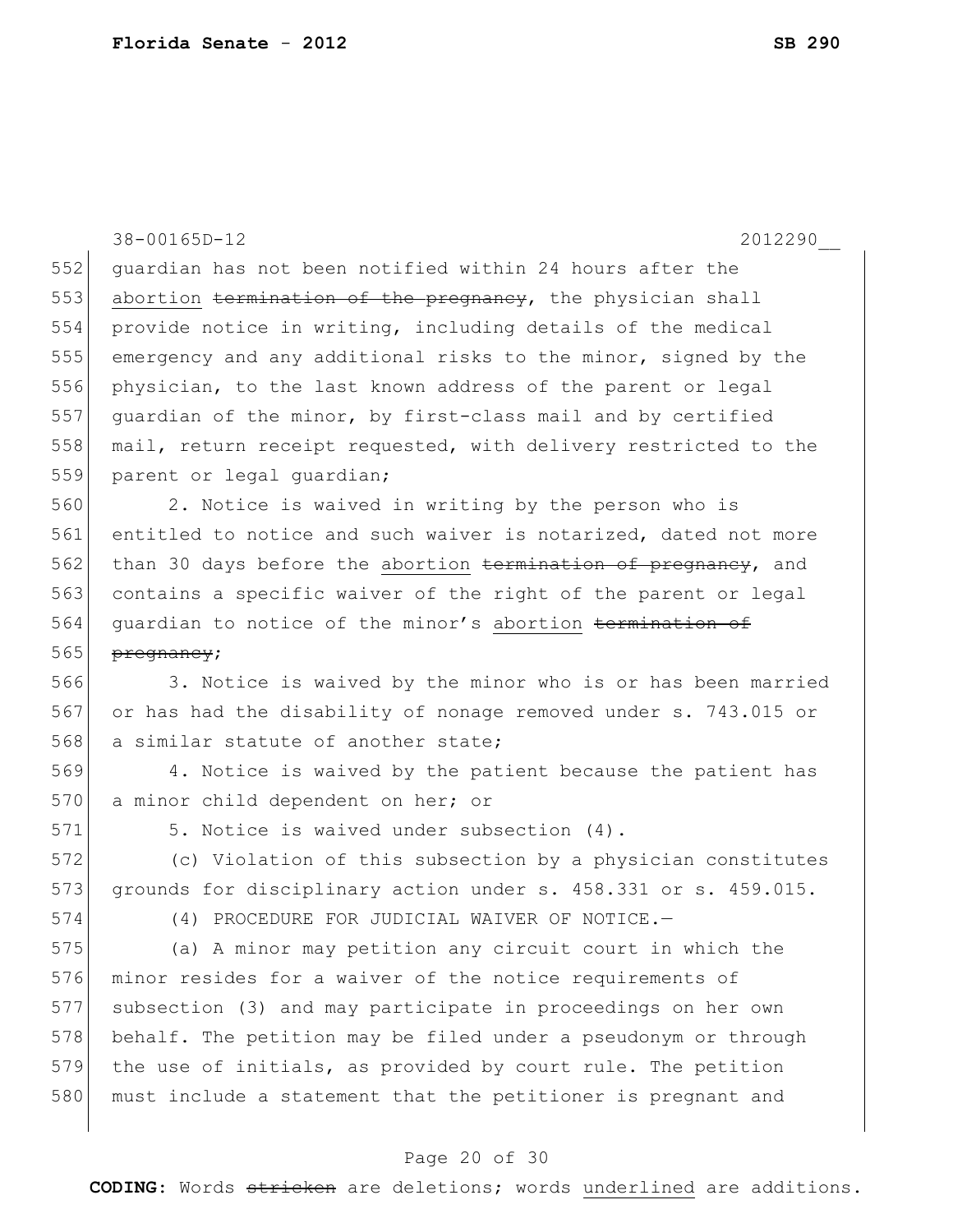38-00165D-12 2012290\_\_

581 notice has not been waived. The court shall advise the minor 582 that she has a right to court-appointed counsel and shall 583 provide her with counsel upon her request at no cost to the 584 minor.

 (b)1. Court proceedings under this subsection must be given precedence over other pending matters to the extent necessary to 587 ensure that the court reaches a decision promptly. The court 588 shall rule, and issue written findings of fact and conclusions 589 of law, within 3 business days after the petition is filed, except that the 3-business-day limitation may be extended at the 591 request of the minor. If the court fails to rule within the 3- business-day period and an extension has not been requested, the minor may immediately petition for a hearing upon the expiration of the 3-business-day period to the chief judge of the circuit, who must ensure a hearing is held within 48 hours after receipt of the minor's petition and an order is entered within 24 hours 597 after the hearing.

 2. If the circuit court does not grant judicial waiver of notice, the minor has the right to appeal. An appellate court 600 must rule within 7 days after receipt of appeal, but a ruling 601 may be remanded with further instruction for a ruling within 3 business days after the remand. The reason for overturning a ruling on appeal must be based on abuse of discretion by the court and may not be based on the weight of the evidence presented to the circuit court since the proceeding is a 606 nonadversarial proceeding.

607 (c) If the court finds, by clear and convincing evidence, 608 that the minor is sufficiently mature to decide whether to 609 obtain an abortion terminate her pregnancy, the court shall

#### Page 21 of 30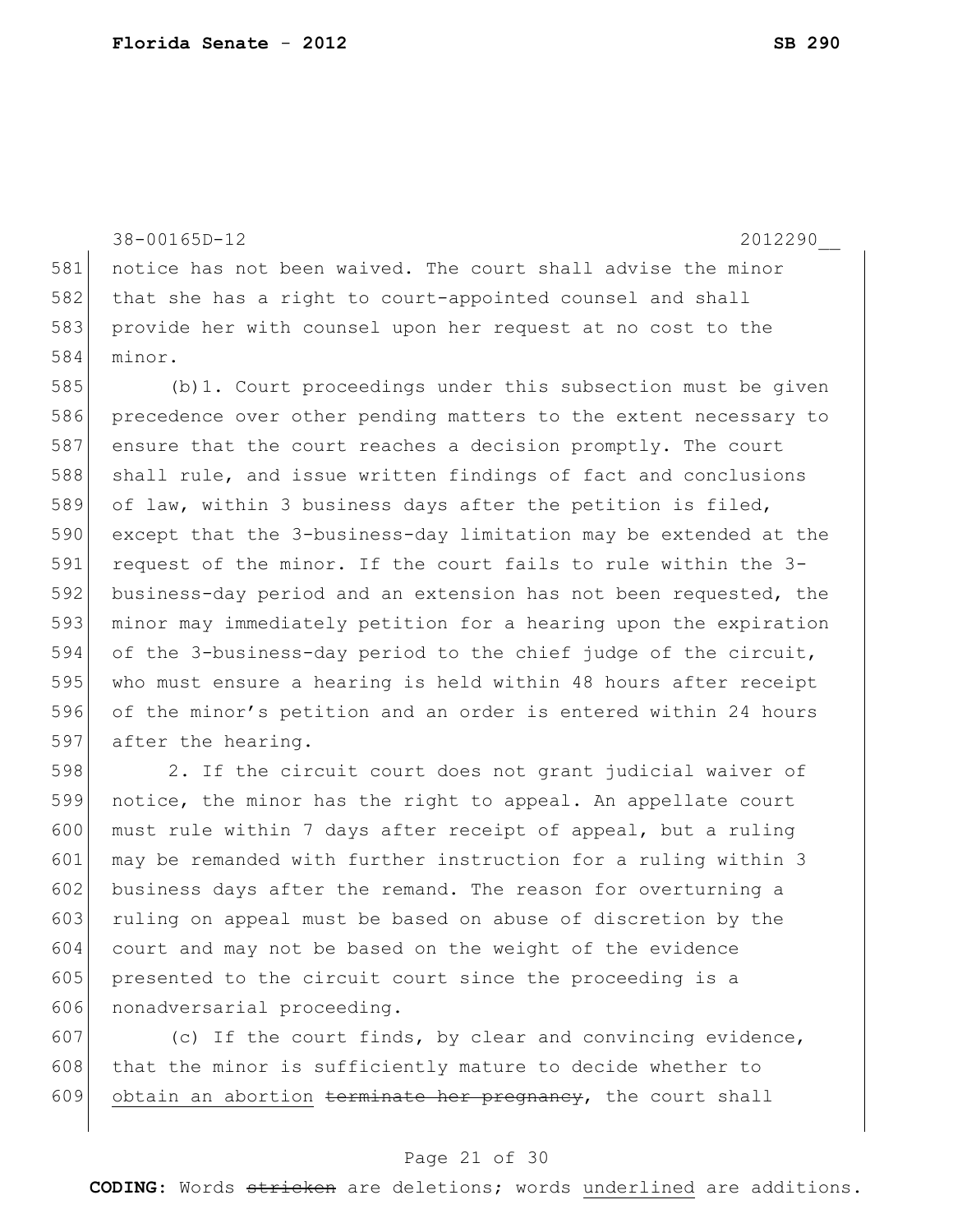|     | 2012290<br>38-00165D-12                                          |
|-----|------------------------------------------------------------------|
| 610 | issue an order authorizing the minor to consent to the           |
| 611 | performance or inducement of an abortion a termination of        |
| 612 | pregnancy without the notification of a parent or quardian. If   |
| 613 | the court does not make the finding specified in this paragraph  |
| 614 | or paragraph (d), it must dismiss the petition. Factors the      |
| 615 | court shall consider include:                                    |
| 616 | 1. The minor's:                                                  |
| 617 | a. Age.                                                          |
| 618 | b. Overall intelligence.                                         |
| 619 | c. Emotional development and stability.                          |
| 620 | d. Credibility and demeanor as a witness.                        |
| 621 | e. Ability to accept responsibility.                             |
| 622 | f. Ability to assess both the immediate and long-range           |
| 623 | consequences of the minor's choices.                             |
| 624 | g. Ability to understand and explain the medical risks of        |
| 625 | an abortion terminating her pregnancy and to apply that          |
| 626 | understanding to her decision.                                   |
| 627 | 2. Whether there may be any undue influence by another on        |
| 628 | the minor's decision to have an abortion.                        |
| 629 | (d) If the court finds, by a preponderance of the evidence,      |
| 630 | that the petitioner is the victim of child abuse or sexual abuse |
| 631 | inflicted by one or both of her parents or her quardian, or by   |
| 632 | clear and convincing evidence that the notification of a parent  |
| 633 | or guardian is not in the best interest of the petitioner, the   |
| 634 | court shall issue an order authorizing the minor to consent to   |
| 635 | the performance or inducement of an abortion a termination of    |
| 636 | pregnancy without the notification of a parent or quardian. The  |
| 637 | best-interest standard does not include financial best interest  |
| 638 | or financial considerations or the potential financial impact on |
|     |                                                                  |

# Page 22 of 30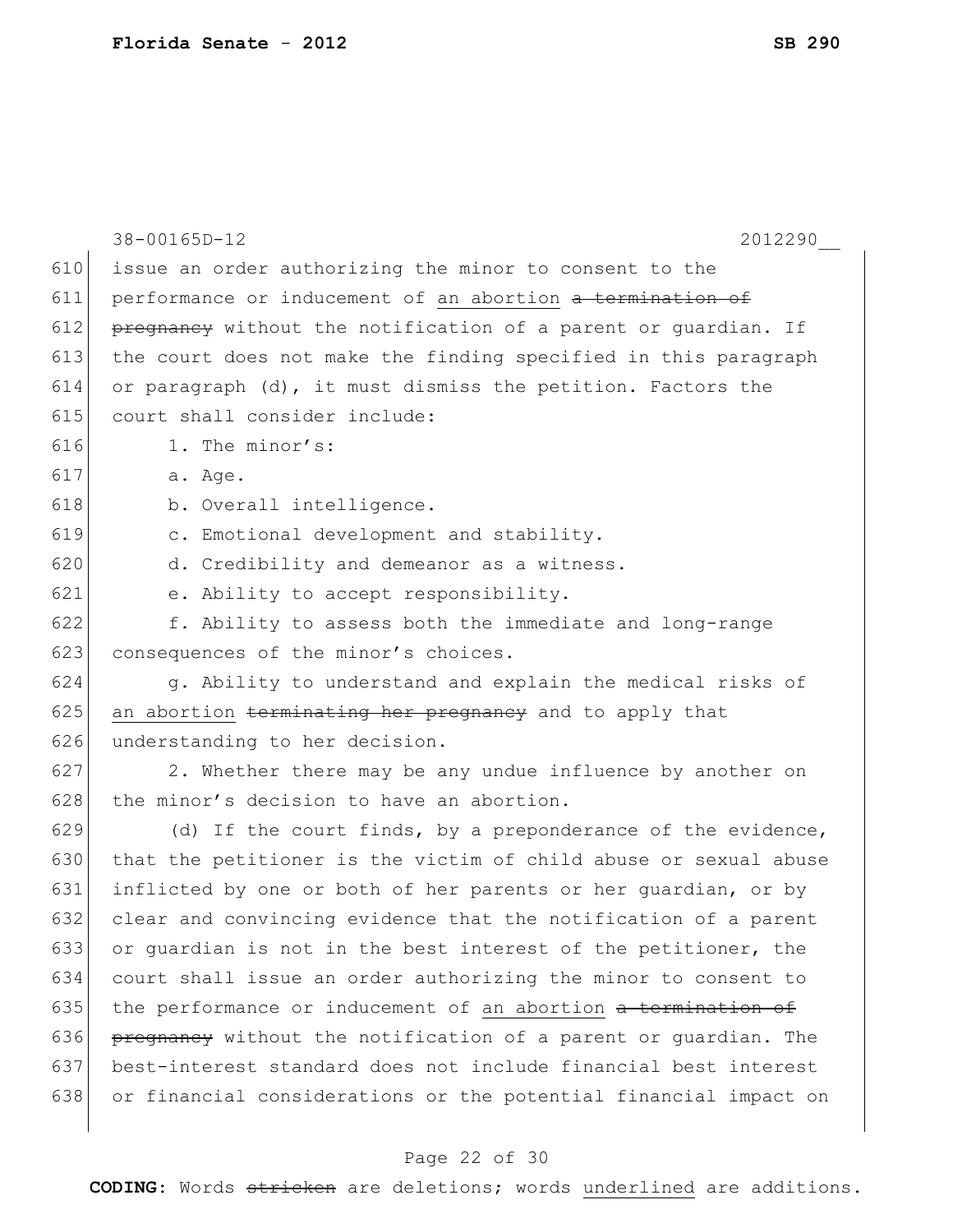38-00165D-12 2012290\_\_ 639 the minor or the minor's family if the minor does not obtain the  $640$  abortion terminate the pregnancy. If the court finds evidence of 641 child abuse or sexual abuse of the minor petitioner by any 642 person, the court shall report the evidence of child abuse or 643 sexual abuse of the petitioner, as provided in s. 39.201. If the 644 court does not make the finding specified in this paragraph or 645 paragraph  $(c)$ , it must dismiss the petition. 646 (e) A court that conducts proceedings under this section  $647$  shall: 648 1. Provide for a written transcript of all testimony and 649 proceedings; 650 2. Issue a final written order containing factual findings 651 and legal conclusions supporting its decision, including factual 652 findings and legal conclusions relating to the maturity of the 653 minor as provided under paragraph  $(c)$ ; and  $654$  3. Order that a confidential record be maintained, as 655 required under s. 390.01116. 656  $(f)$  All hearings under this section, including appeals, 657 shall remain confidential and closed to the public, as provided 658 by court rule. 659  $(q)$  An expedited appeal shall be made available, as the 660 Supreme Court provides by rule, to any minor to whom the circuit 661 court denies a waiver of notice. An order authorizing an 662 abortion a termination of pregnancy without notice is not 663 subject to appeal. 664 (h) Filing fees or court costs may not be required of any 665 pregnant minor who petitions a court for a waiver of parental 666 notification under this subsection at either the trial or the 667 appellate level.

#### Page 23 of 30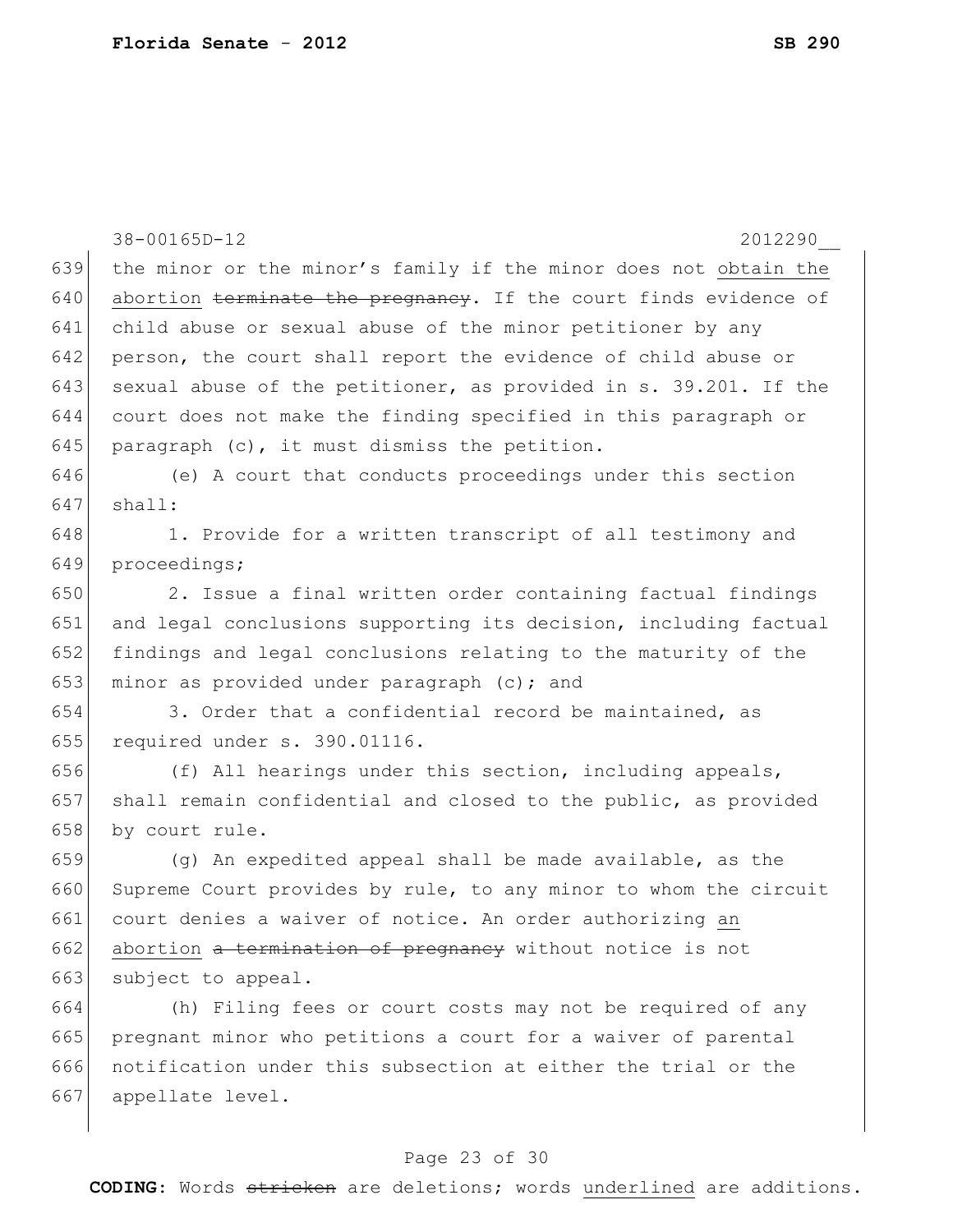38-00165D-12 2012290\_\_

668  $(i)$  A county is not obligated to pay the salaries, costs, 669 or expenses of any counsel appointed by the court under this 670 subsection.

671 (5) PROCEEDINGS.—The Supreme Court is requested to adopt 672 rules and forms for petitions to ensure that proceedings under 673 subsection (4) are handled expeditiously and in a manner 674 consistent with this act. The Supreme Court is also requested to 675 adopt rules to ensure that the hearings protect the minor's 676 confidentiality and the confidentiality of the proceedings.

677 (6) REPORT.—The Supreme Court, through the Office of the 678 State Courts Administrator, shall report by February 1 of each 679 year to the Governor, the President of the Senate, and the 680 Speaker of the House of Representatives on the number of 681 petitions filed under subsection (4) for the preceding year, and 682 the timing and manner of disposal of such petitions by each 683 circuit court. For each petition resulting in a waiver of 684 notice, the reason for the waiver shall be included in the 685 report.

686 Section 4. Section 390.0112, Florida Statutes, is amended 687 to read:

688 390.0112 Abortions Termination of pregnancies; reporting. 689 (1) The director of any hospital, validly licensed abortion 690 clinic, or physician's office medical facility in which an 691 abortion is performed any pregnancy is terminated shall submit a 692 monthly report each month to the agency on a form developed by 693 the agency which is consistent with the U.S. Standard Report of 694 Induced Termination of Pregnancy from the Centers for Disease 695 Control and Prevention. The report must not contain any personal 696 identifying information which contains the number of procedures

#### Page 24 of 30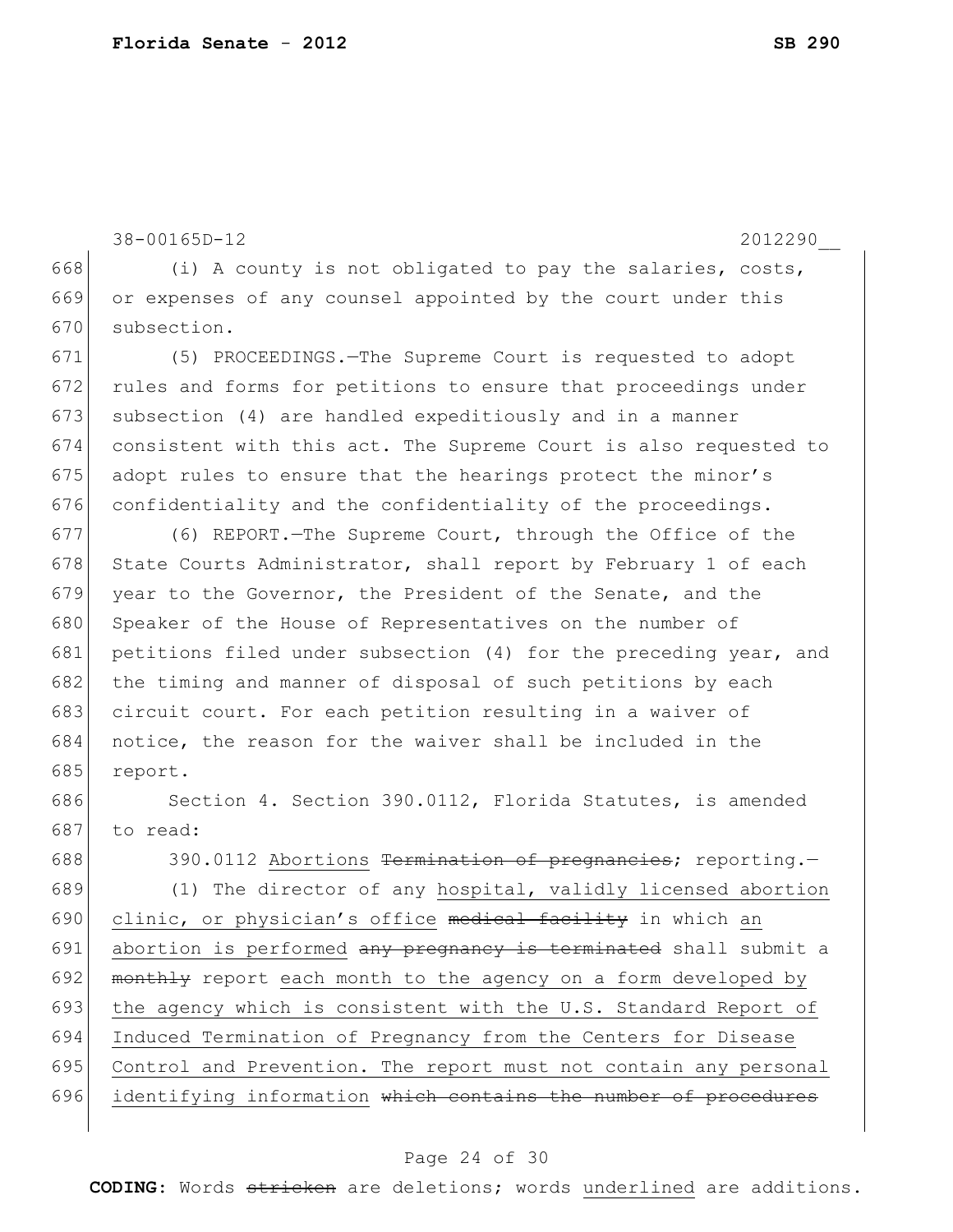38-00165D-12 2012290\_\_ 697 performed, the reason for same, and the period of gestation at  $698$  the time such procedures were performed to the agency. The 699 agency shall be responsible for keeping such reports in a 700 central place from which statistical data and analysis can be 701 made. The agency shall submit reported data to the Division of 702 Reproductive Health within the Centers for Disease Control and 703 Prevention. 704 (2) If the abortion termination of pregnancy is not 705 performed in a hospital, validly licensed abortion clinic, or 706 physician's office medical facility, the physician performing 707 the procedure shall report be responsible for reporting such 708 information as required in subsection (1). 709 (3) Reports submitted pursuant to this section shall be 710 confidential and exempt from the provisions of s. 119.07(1) and

711 shall not be revealed except upon the order of a court of 712 competent jurisdiction in a civil or criminal proceeding or as 713 required in subsection (1).

714 (4) Any person required under this section to file a report 715 or keep any records who willfully fails to file such report or 716 keep such records may be subject to a \$200 fine for each  $717$  violation. The agency shall be required to impose such fines 718 when reports or records required under this section have not 719 been timely received. For purposes of this section, timely 720 received is defined as 30 days following the preceding month.

721 (5) The agency may adopt rules necessary to administer this 722 section.

723 Section 5. Paragraphs (b) and (c) of subsection (1), 724 paragraph (a) of subsection (3), and subsection (6) of section 725 390.012, Florida Statutes, are amended to read:

#### Page 25 of 30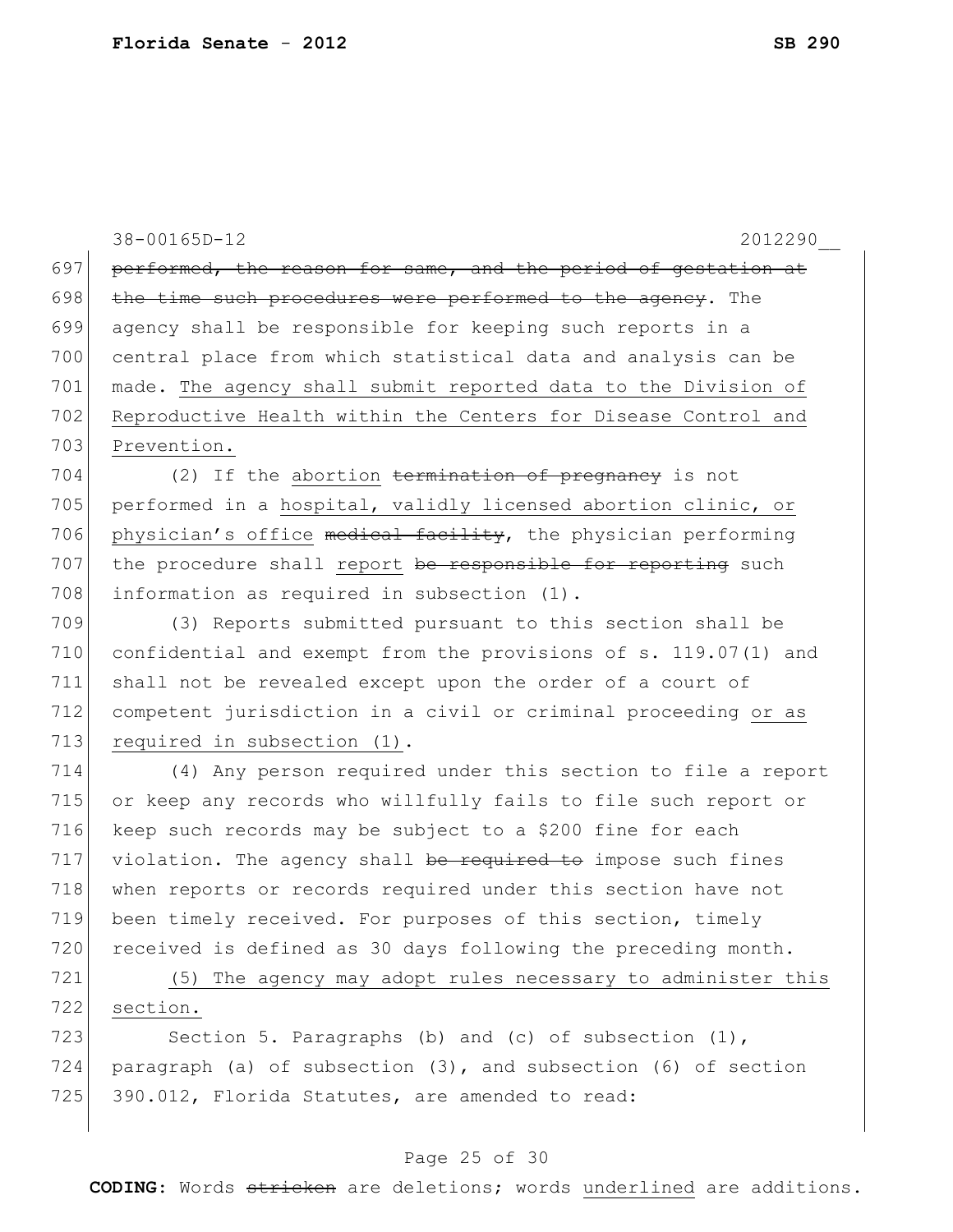|     | 38-00165D-12<br>2012290                                             |
|-----|---------------------------------------------------------------------|
| 726 | 390.012 Powers of agency; rules; disposal of fetal                  |
| 727 | $remains.$ -                                                        |
| 728 | (1) The agency may develop and enforce rules pursuant to            |
| 729 | ss. 390.011-390.018 and part II of chapter 408 for the health,      |
| 730 | care, and treatment of persons in abortion clinics and for the      |
| 731 | safe operation of such clinics.                                     |
| 732 | (b) The rules shall be in accordance with s. 390.0111(2) $\theta$ . |
| 733 | 797.03 and may not impose an unconstitutional burden on a           |
| 734 | woman's freedom to decide whether to obtain an abortion             |
| 735 | terminate her pregnancy.                                            |
| 736 | (c) The rules shall provide for:                                    |
| 737 | 1. The performance of abortion pregnancy termination                |
| 738 | procedures only by a licensed physician.                            |
| 739 | 2. The making, protection, and preservation of patient              |
| 740 | records, which shall be treated as medical records under chapter    |
| 741 | 458.                                                                |
| 742 | (3) For clinics that perform or claim to perform abortions          |
| 743 | after the first trimester of pregnancy, the agency shall adopt      |
| 744 | rules pursuant to ss. 120.536(1) and 120.54 to implement the        |
| 745 | provisions of this chapter, including the following:                |
| 746 | (a) Rules for an abortion clinic's physical facilities. At          |
| 747 | a minimum, these rules shall prescribe standards for:               |
| 748 | 1. Adequate private space that is specifically designated           |
| 749 | for interviewing, counseling, and medical evaluations.              |
| 750 | 2. Dressing rooms for staff and patients.                           |
| 751 | 3. Appropriate lavatory areas.                                      |
| 752 | 4. Areas for preprocedure hand washing.                             |
| 753 | 5. Private procedure rooms.                                         |
| 754 | 6. Adequate lighting and ventilation for abortion                   |

# Page 26 of 30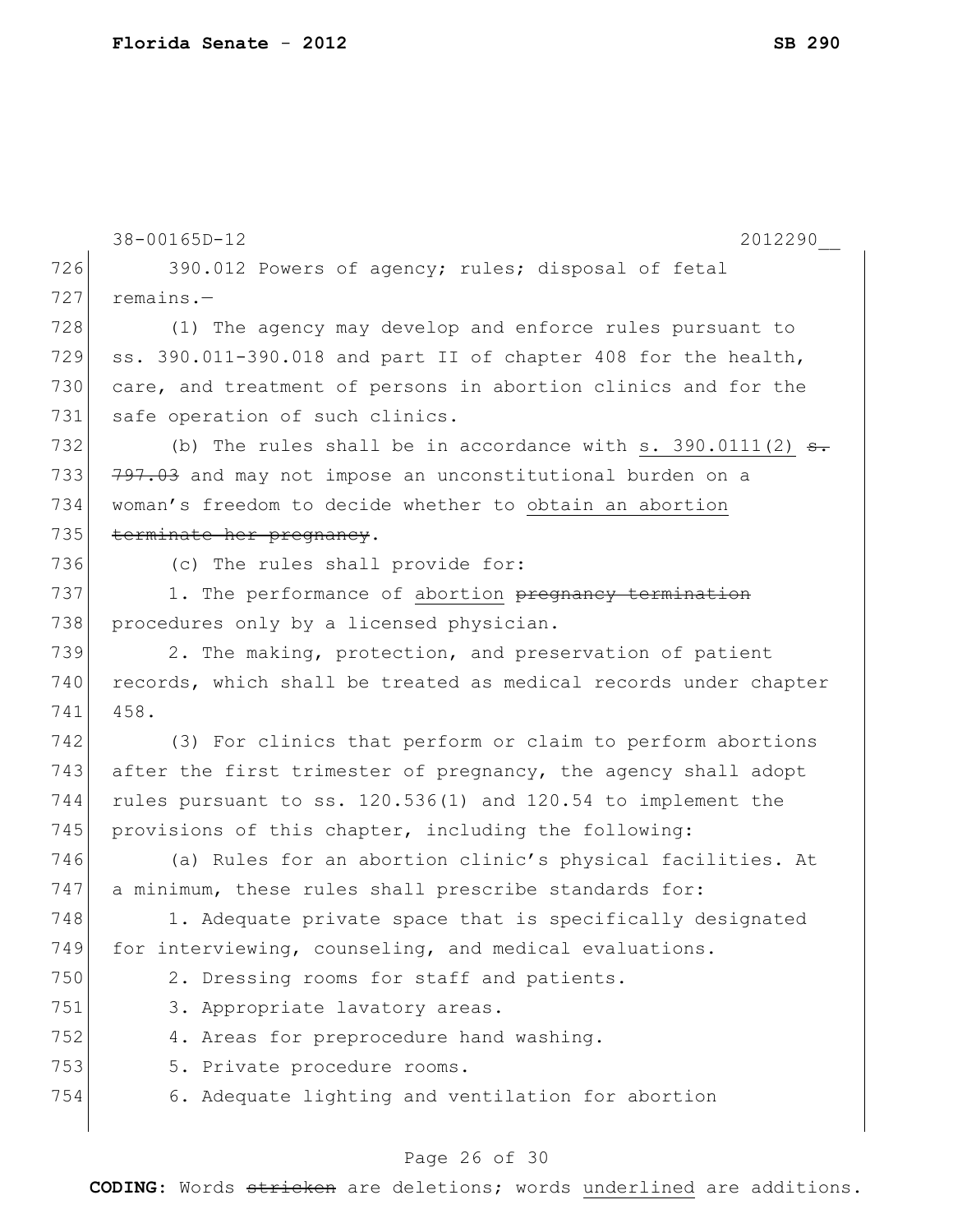|     | 38-00165D-12<br>2012290                                          |
|-----|------------------------------------------------------------------|
| 755 | procedures.                                                      |
| 756 | 7. Surgical or gynecological examination tables and other        |
| 757 | fixed equipment.                                                 |
| 758 | 8. Postprocedure recovery rooms that are equipped to meet        |
| 759 | the patients' needs.                                             |
| 760 | 9. Emergency exits to accommodate a stretcher or gurney.         |
| 761 | 10. Areas for cleaning and sterilizing instruments.              |
| 762 | 11. Adequate areas for the secure storage of medical             |
| 763 | records and necessary equipment and supplies.                    |
| 764 | 12. The display in the abortion clinic, in a place that is       |
| 765 | conspicuous to all patients, of the clinic's current license     |
| 766 | issued by the agency.                                            |
| 767 | 13. Conspicuous written notice to be provided on the             |
| 768 | premises and on any advertisement of the abortion clinic, which  |
| 769 | must state that the abortion clinic is prohibited, except in a   |
| 770 | medical emergency, from performing abortions in the third        |
| 771 | trimester or after the fetus has attained viability.             |
| 772 | (6) The agency may adopt and enforce rules, in the interest      |
| 773 | of protecting the public health, to ensure the prompt and proper |
| 774 | disposal of fetal remains and tissue resulting from an abortion  |
| 775 | pregnancy termination.                                           |
| 776 | Section 6. Subsection (1) of section 390.014, Florida            |
| 777 | Statutes, is amended, and subsections (5), (6), and (7) are      |
| 778 | added to that section to read:                                   |
| 779 | 390.014 Licenses; fees.-                                         |
| 780 | (1) The requirements of part II of chapter 408 shall apply       |
| 781 | to the provision of services that require licensure pursuant to  |
| 782 | ss. 390.011-390.018 and part II of chapter 408 and to entities   |
| 783 | licensed by or applying for such licensure from the agency for   |

# Page 27 of 30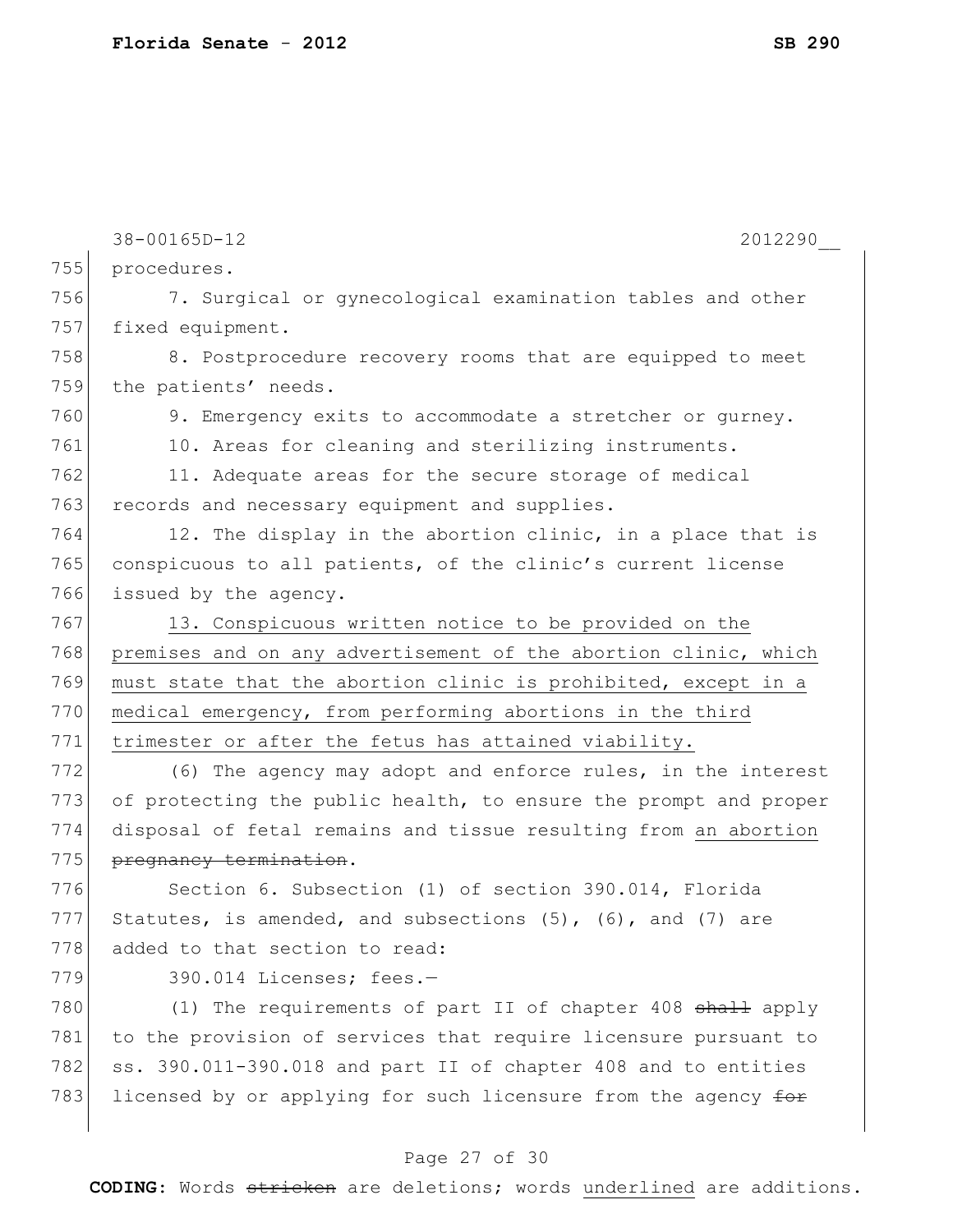|     | 38-00165D-12<br>2012290                                                     |
|-----|-----------------------------------------------------------------------------|
| 784 | Health Care Administration pursuant to ss. 390.011-390.018. A               |
| 785 | license issued by the agency is required in order to operate a              |
| 786 | elinic in this state.                                                       |
| 787 | (5) A person may not establish, conduct, manage, or operate                 |
| 788 | a clinic in this state without a valid and current license                  |
| 789 | issued by the agency.                                                       |
| 790 | (6) A clinic must be wholly owned and operated by one or                    |
| 791 | more physicians who received residency training in performing               |
| 792 | dilation-and-curettage and dilation-and-evacuation procedures or            |
| 793 | by a professional corporation or limited liability company                  |
| 794 | composed solely of one or more such physicians. This subsection             |
| 795 | does not apply to clinics licensed before July 1, 2012, or to               |
| 796 | the renewal of licenses held by such clinics.                               |
| 797 | (7) A person who willfully violates subsection (5) or                       |
| 798 | subsection (6) commits a misdemeanor of the first degree,                   |
| 799 | punishable as provided in s. 775.082 or s. 775.083.                         |
| 800 | Section 7. Section 390.018, Florida Statutes, is amended to                 |
| 801 | read:                                                                       |
| 802 | 390.018 Administrative fine.-In addition to the                             |
| 803 | requirements of part II of chapter 408, the agency may impose a             |
| 804 | fine upon the clinic in an amount not to exceed \$5,000 $\frac{1}{21}$ ,000 |
| 805 | for each violation of any provision of this chapter, part II of             |
| 806 | chapter 408, or applicable rules.                                           |
| 807 | Section 8. Subsection (7) of section 456.013, Florida                       |
| 808 | Statutes, is amended to read:                                               |
| 809 | 456.013 Department; general licensing provisions.-                          |
| 810 | (7) (a) The boards, or the department when there is no                      |
| 811 | board, shall require the completion of a 2-hour course relating             |
| 812 | to prevention of medical errors as part of the licensure and                |
|     |                                                                             |

# Page 28 of 30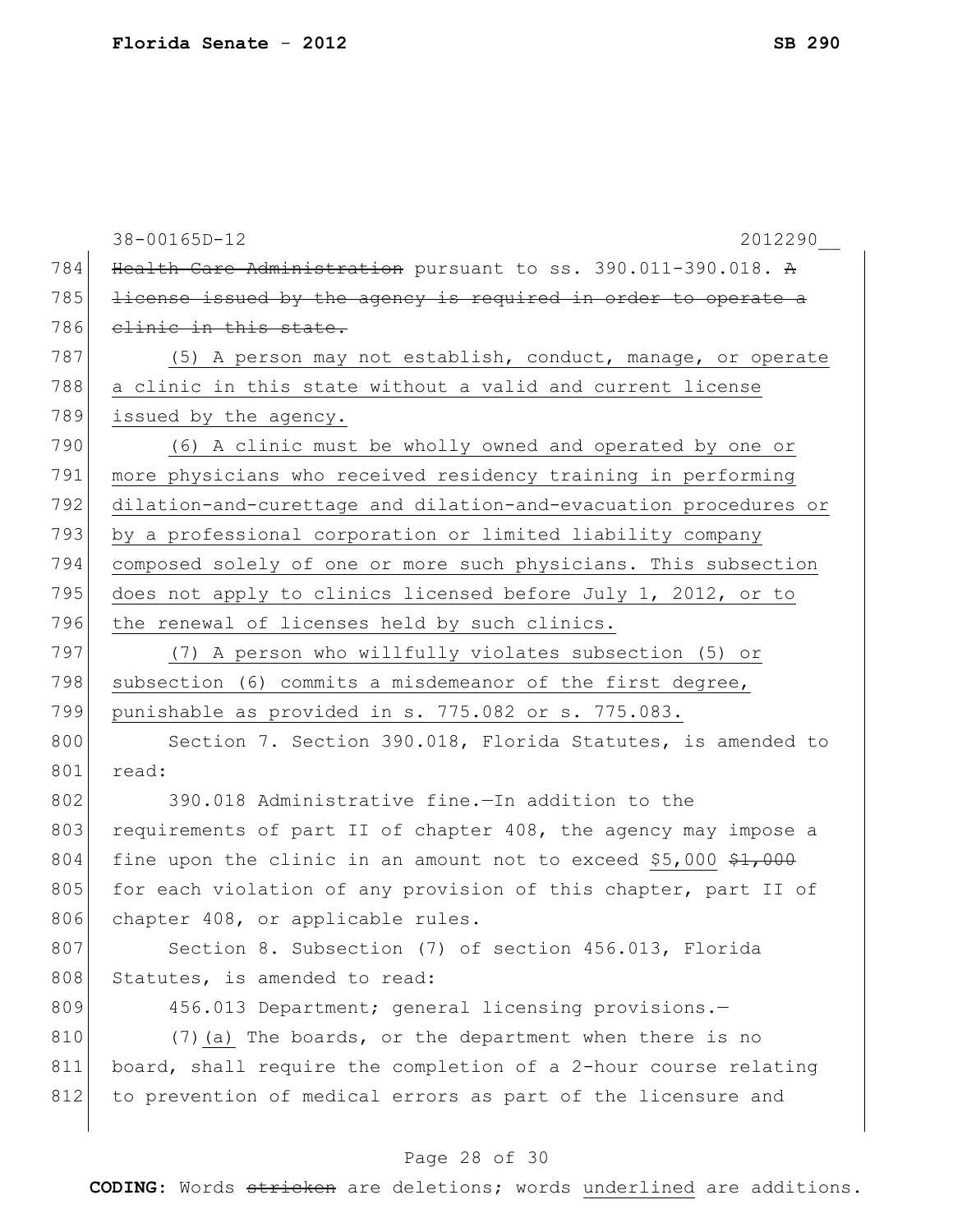38-00165D-12 2012290\_\_ 813 renewal process. The 2-hour course shall count towards the total 814 number of continuing education hours required for the 815 profession. The course shall be approved by the board or 816 department, as appropriate, and shall include a study of root-817 cause analysis, error reduction and prevention, and patient 818 safety. In addition, the course approved by the Board of 819 Medicine and the Board of Osteopathic Medicine shall include 820 information relating to the five most misdiagnosed conditions 821 during the previous biennium, as determined by the board. If the 822 course is being offered by a facility licensed pursuant to 823 chapter 395 for its employees, the board may approve up to 1 824 hour of the 2-hour course to be specifically related to error 825 reduction and prevention methods used in that facility.

826 (b) In accordance with s. 390.0111, the board, or the 827 department if there is no board, shall require a physician who 828 offers to perform or performs abortions in an abortion clinic to 829 annually complete a 3-hour course related to ethics as part of 830 the licensure and renewal process. The 3-hour course shall count 831 toward the total number of continuing education hours required 832 for the profession. The applicable board, or the department if 833 there is no board, shall approve the course, as appropriate.

834 Section 9. Section 765.113, Florida Statutes, is amended to  $835$  read:

836 765.113 Restrictions on providing consent. Unless the 837 principal expressly delegates such authority to the surrogate in 838 | writing, or a surrogate or proxy has sought and received court 839 approval pursuant to rule 5.900 of the Florida Probate Rules, a 840 surrogate or proxy may not provide consent for:

841 (1) Abortion, sterilization, electroshock therapy,

### Page 29 of 30